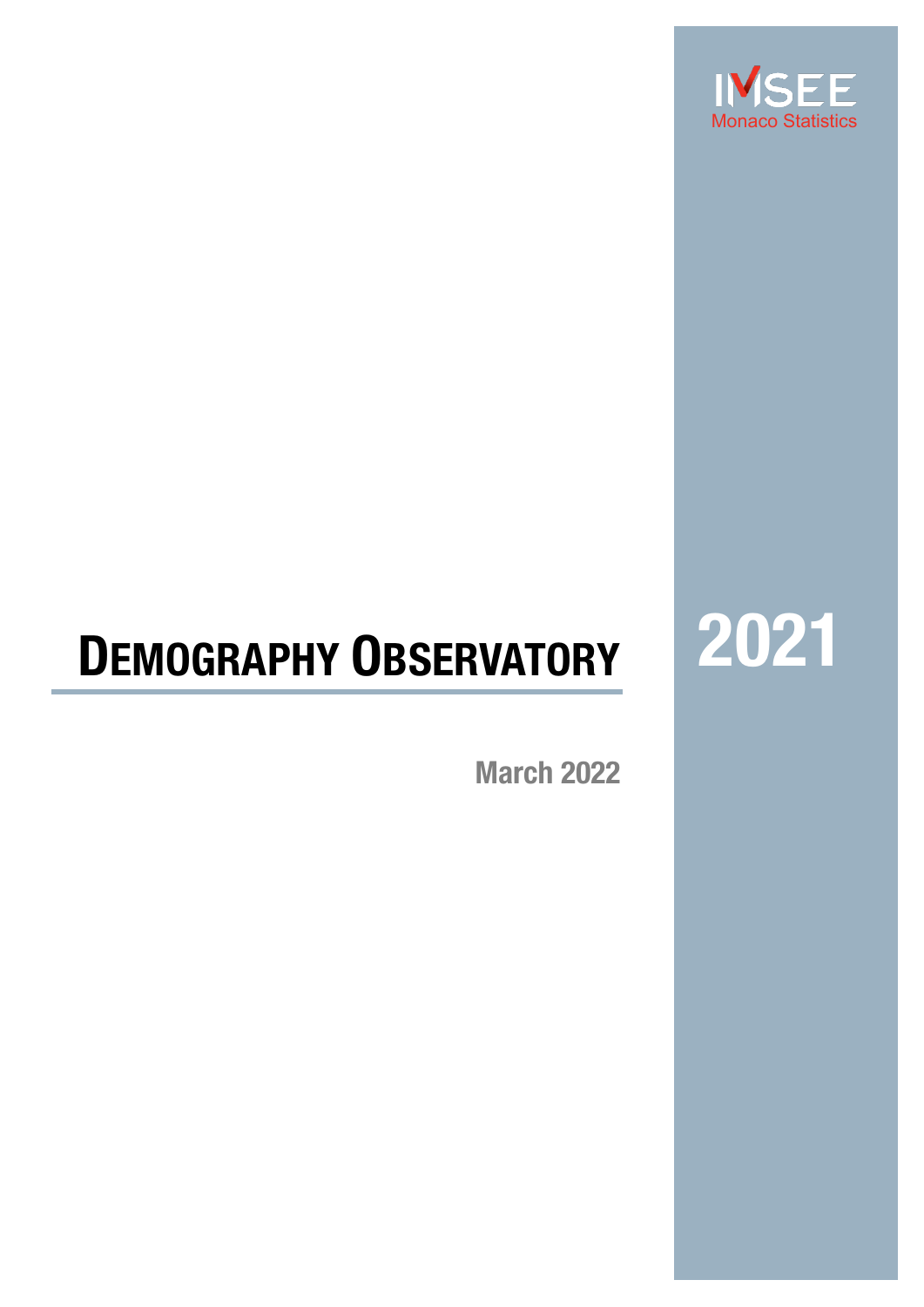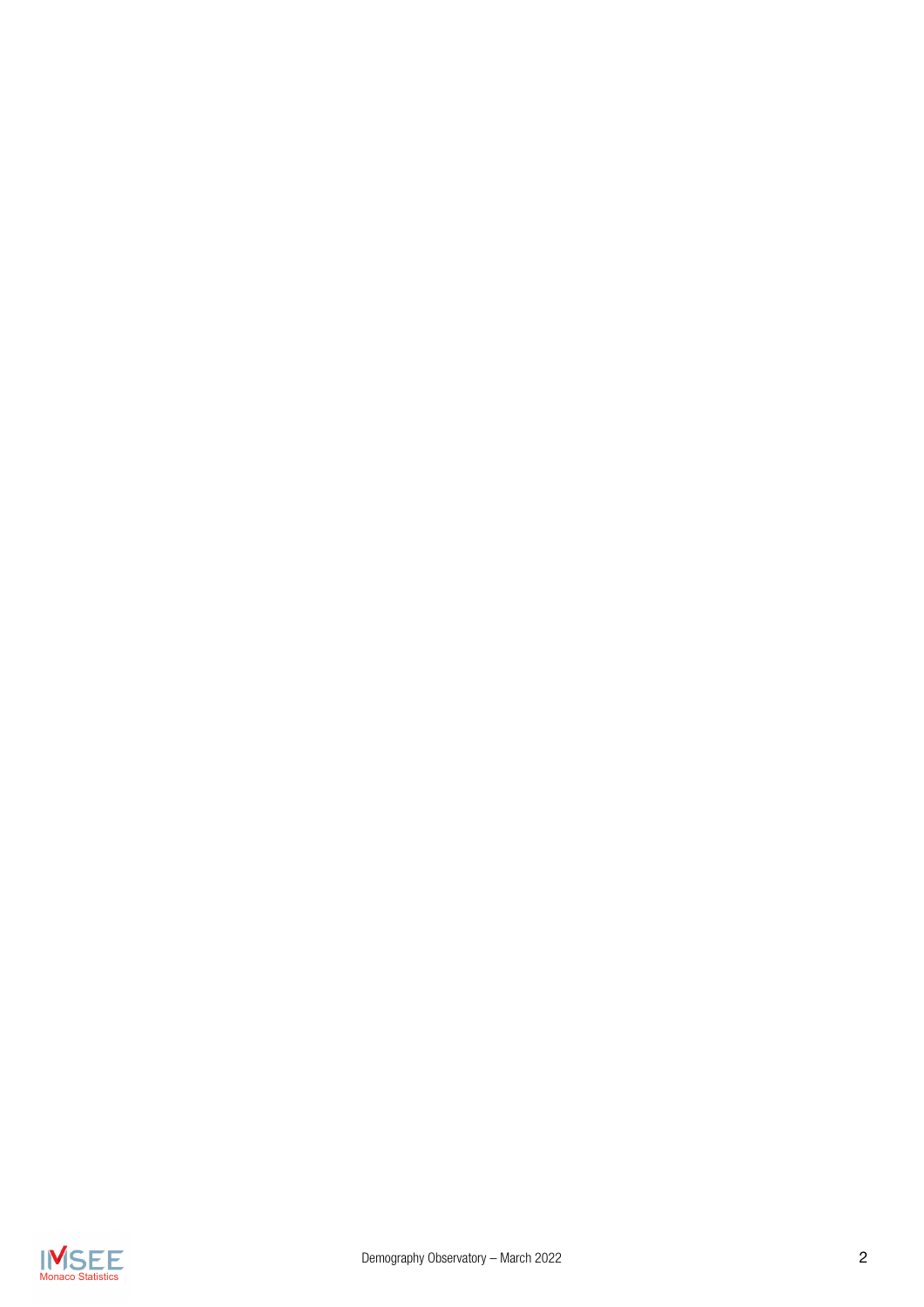| 1              |                                                                                                                    |  |
|----------------|--------------------------------------------------------------------------------------------------------------------|--|
|                | 1.1                                                                                                                |  |
|                | 1.2                                                                                                                |  |
| $\mathbf{2}$   |                                                                                                                    |  |
|                | 2.1                                                                                                                |  |
|                | 2.1.1                                                                                                              |  |
|                | 2.1.2                                                                                                              |  |
|                | 2.2                                                                                                                |  |
|                | 2.2.1                                                                                                              |  |
|                | 2.2.2                                                                                                              |  |
|                | 2.2.3                                                                                                              |  |
|                | 2.2.4                                                                                                              |  |
|                |                                                                                                                    |  |
| 3              |                                                                                                                    |  |
|                | 3.1                                                                                                                |  |
|                | 3.2                                                                                                                |  |
|                | Mean ages of mothers at first childbirth and at birth have been increasing since 1950 12<br>3.2.1                  |  |
|                | Mean ages of fathers at first childbirth and at birth have been increasing since 1970 13<br>3.2.2<br>3.3           |  |
|                | 3.3.1                                                                                                              |  |
|                | 3.3.2                                                                                                              |  |
|                |                                                                                                                    |  |
| 4              |                                                                                                                    |  |
|                | 4.1                                                                                                                |  |
|                | 4.2                                                                                                                |  |
|                | 4.2.1                                                                                                              |  |
|                | 4.2.2                                                                                                              |  |
| $5\phantom{1}$ |                                                                                                                    |  |
|                | 5.1                                                                                                                |  |
|                | 5.1.1                                                                                                              |  |
|                | 5.1.2                                                                                                              |  |
|                | 5.1.3                                                                                                              |  |
|                | 5.1.4                                                                                                              |  |
|                | 5.2                                                                                                                |  |
|                | 5.2.1                                                                                                              |  |
|                | 5.2.2                                                                                                              |  |
| 6              |                                                                                                                    |  |
|                | 6.1                                                                                                                |  |
|                | 6.2                                                                                                                |  |
|                | Less than two thirds of those eligible in 2011 have acquired nationality through marriage27<br>6.3                 |  |
|                | Since 2012, two thirds of eligible men and 85% of eligible women have acquired nationality through marriage<br>6.4 |  |
|                |                                                                                                                    |  |
|                |                                                                                                                    |  |
|                | ANNEX: INTERNATIONAL COMPARISON OF THE MAIN DEMOGRAPHIC INDICATORS 29                                              |  |
|                |                                                                                                                    |  |

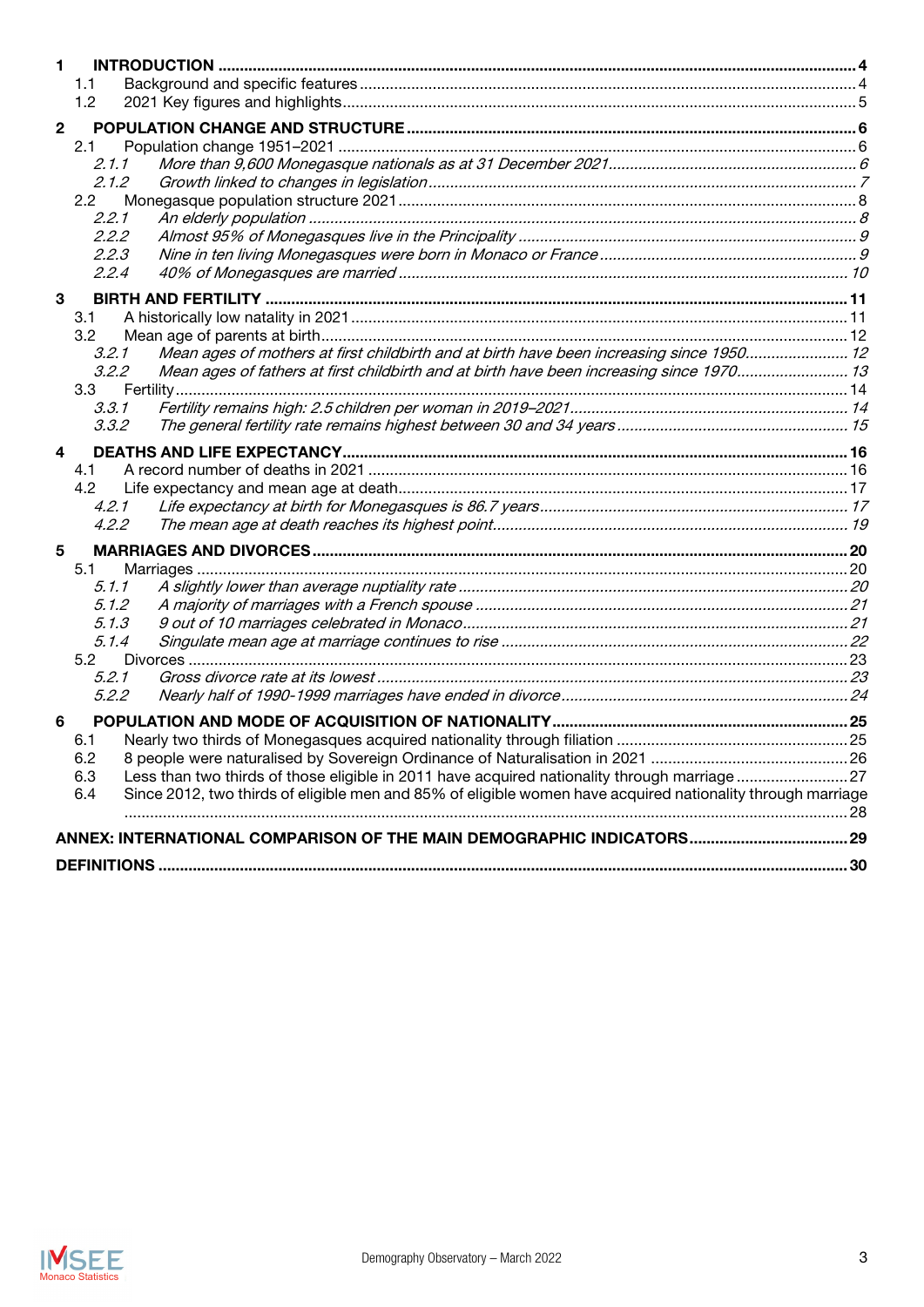# <span id="page-3-0"></span>1 Introduction

## <span id="page-3-1"></span>1.1 Background and specific features

The Demography Observatory is the result of a collaboration begun in 2012 between Monaco Statistics, the Registry Office (Nationality) and the IT Department at Monaco City Hall.

The aim of this study is to present a demographic overview of Monegasque nationals using various indicators that are standard in this field.

The population studied was made up exclusively of **Monegasque nationals** (thus excluding all foreign residents). The data was prepared as of 31 December 2021. Unless otherwise noted, the historical data used dates back as far as 1950.

## Specific features – useful information that will aid understanding and interpretation of the data:

- There are five categories of marital status in the Principality of Monaco:<sup>[1](#page-3-2)</sup> single, married, divorced, separated and widowed;
- All Monegasque nationals are included, whether or not they are resident in the Principality. It is this total population that is the subject of this study;
- Legislative developments in the area of transmission and acquisition of Monegasque nationality, given the size of the population, have a visible effect on the main annual demographic data. The years following a change in the law are therefore not representative of a trend and should be interpreted with caution. It should be noted that the latest law amending the acquisition of nationality by marriage<sup>[2](#page-3-3)</sup> only comes into force on 1 July 2022;
- The small size of the Monegasque population implies that some indicators vary widely from one year to the next. It is therefore advisable to look at a series over several years;
- Minimal differences relating to an annual data point may appear between two publications of the Demography Observatory. These may be the result of life events (births, marriages, divorces, deaths) which occur outside the Principality and are not therefore transcribed<sup>[3](#page-3-4)</sup> into the Monegasque Registry Office records until after the annual observatory is published. The data presented in each publication represents the latest information at the time of publication and supersedes the data given the previous year.

All statistics in this observatory are broken down by gender.

<span id="page-3-4"></span><span id="page-3-3"></span><sup>&</sup>lt;sup>2</sup> [Law n°1.512 of 3 December 2021 on the acquisition of nationality by marriage](https://www.legimonaco.mc/305/legismclois.nsf/ViewTNC/777FBBBF3A29FBFEC12587BC003213ED!OpenDocument) changes the time limit for acquiring nationality by marriage to twenty years instead of ten years. <sup>3</sup> [See Definitions:](#page-29-0) transcription



<span id="page-3-2"></span><sup>&</sup>lt;sup>1</sup> [Law n°1.481 of 17 December 2019 on civil solidarity pacts](https://journaldemonaco.gouv.mc/Journaux/2019/Journal-8466/Loi-n-1.481-du-17-decembre-2019-relative-aux-contrats-civils-de-solidarite) introduced cohabitation contracts (*contrat de vie commune* and *contrat de cohabitation*). Since these contracts are not transcribed into the Registry Office records, they are not included in this Observatory.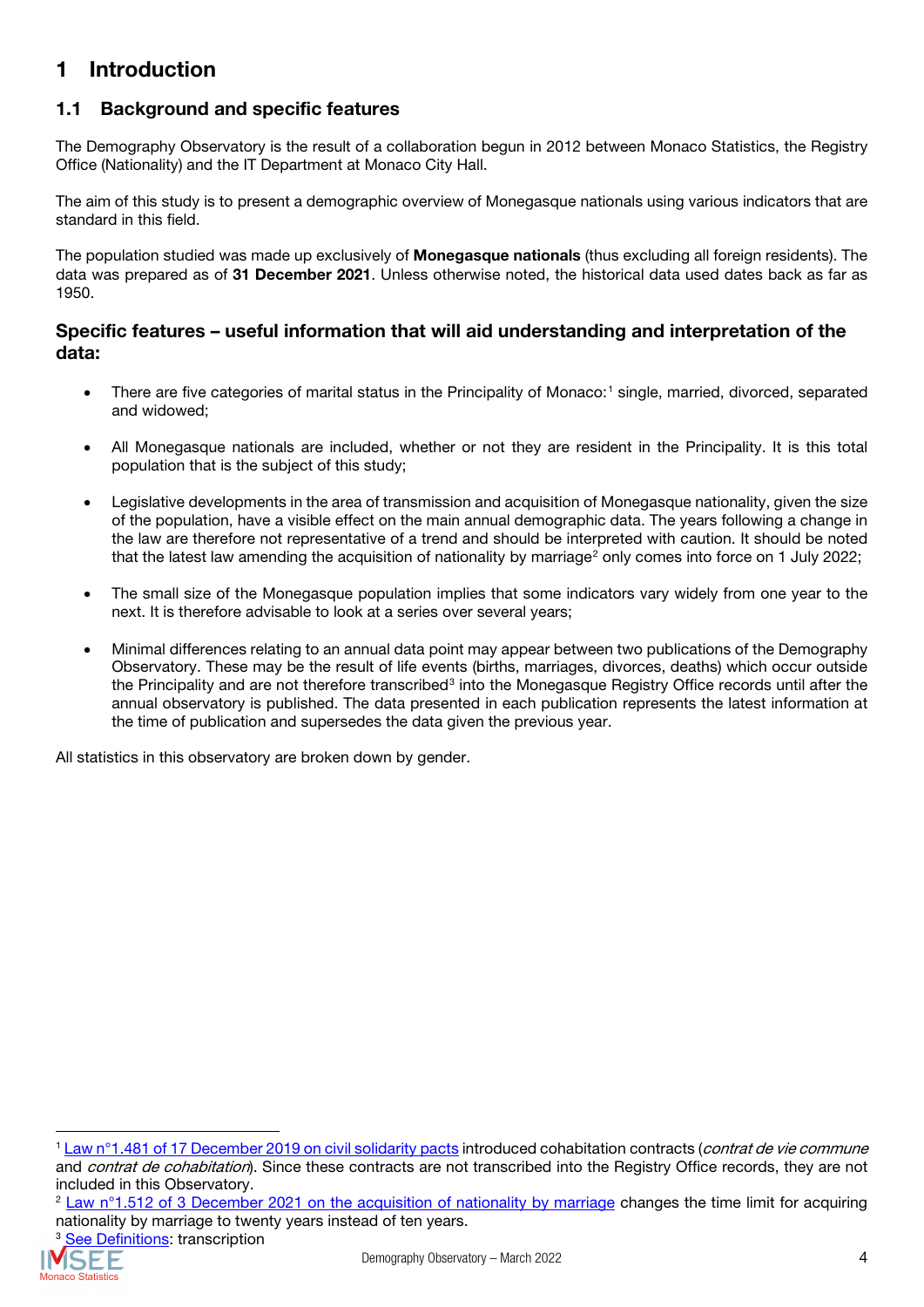## <span id="page-4-0"></span>1.2 2021 Key figures and highlights

As of 31 December 2021, the Principality comprised 9,611 Monegasque nationals. Annual growth was relatively modest at 0.4%, following growth of 0.9% in 2020.

It is still a relatively old population: the mean age of Monegasques is 44.5 years old. Half of the population is over 46.9 years old and one in two women is at least 51 years old. Almost 15% of Monegasques are 75 years old.

Nearly 95% of Monegasques live in the Principality, and nine in ten were born in Monaco or France.

96 births took place in 2021 for a birth rate of 10.0‰, the lowest since 1985. The mean age of mothers at birth reaches 33.6 years and the Total Fertility Rate is 2.5 children per woman in 2019-2021.

In the context of the Covid-19 pandemic, 101 Monegasques have died, the highest level ever observed. Life expectancy at birth is 86.7 years (84.9 years for men and 88.7 years for women).

85 marriages involving at least one Monegasque spouse were celebrated. The marriage rate is 8.8‰, slightly below the average observed over the last ten years. The mean age of singles at marriage remains high at 32.4 years for men and 30.9 years for women.

The number of divorces in 2021 is not definitively known yet, given the delays inherent in the legal procedures. There were 30 divorces in 2020, giving a gross divorce rate of 3.1‰. This is the lowest rate observed for over 30 years.

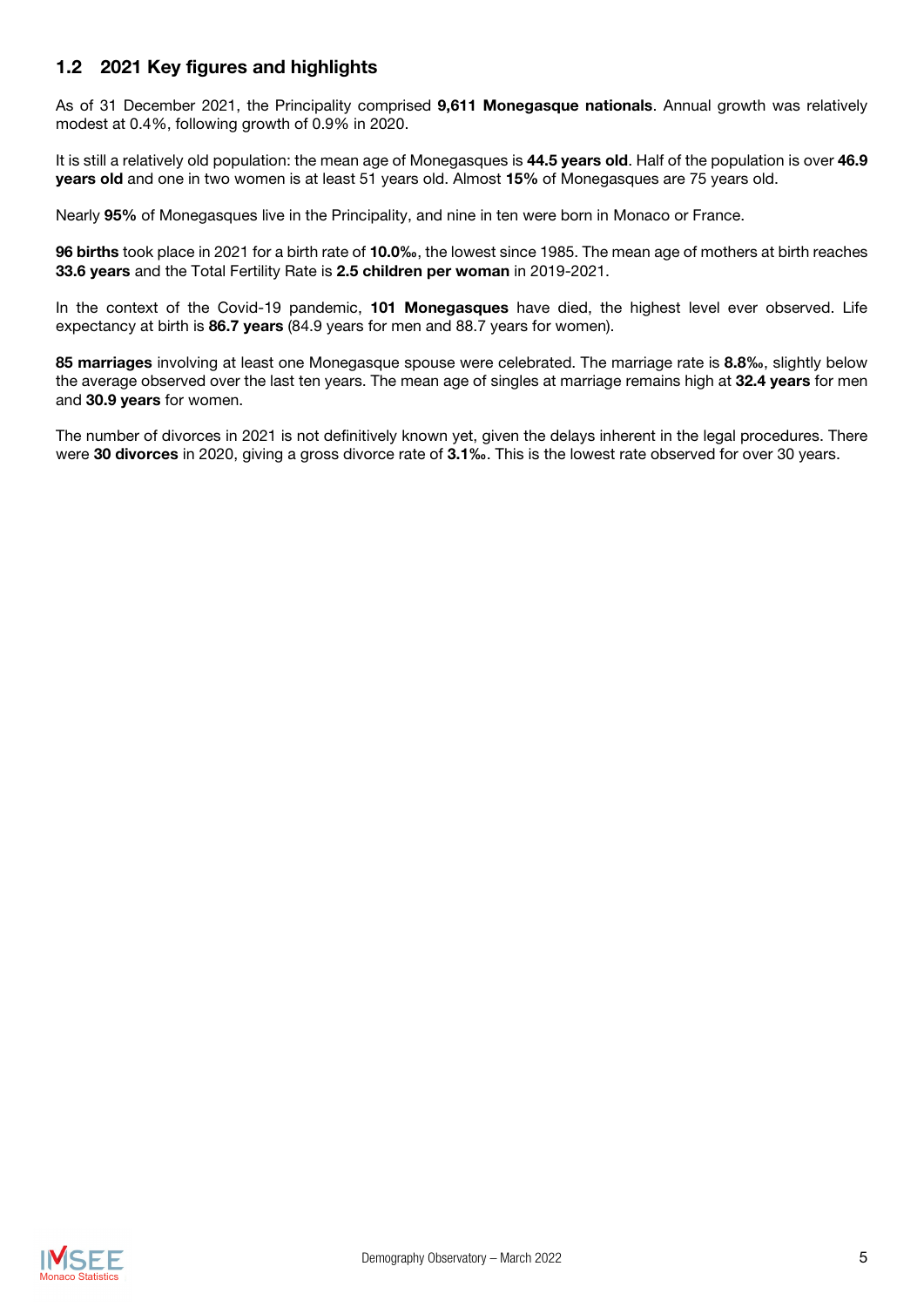# <span id="page-5-0"></span>Population change and structure

## <span id="page-5-1"></span>2.1 Population change 1951–2021

## <span id="page-5-2"></span>2.1.1 More than 9,600 Monegasque nationals as of 31 December 2021

#### Table 1: Number of Monegasques by gender and sex ratio

|      |       | <b>Annual</b>          |            |                                           |       |       |      |
|------|-------|------------------------|------------|-------------------------------------------|-------|-------|------|
|      |       | <b>Total evolution</b> |            | Men Proportion Women Proportion Sex ratio |       |       |      |
| 1951 | 3,004 | n.d.                   | 1,197      | 39.8%                                     | 1,807 | 60.2% | 66.2 |
| 1960 | 3,787 | 0.6%                   | 1,498      | 39.6%                                     | 2,289 | 60.4% | 65.4 |
| 1970 | 4,289 | 1.8%                   | 1,656      | 38.6%                                     | 2,633 | 61.4% | 62.9 |
| 1980 | 4,974 | 0.9%                   | 1,941      | 39.0%                                     | 3,033 | 61.0% | 64.0 |
| 1990 | 5,863 | 0.9%                   | 2,310      | 39.4%                                     | 3,553 | 60.6% | 65.0 |
| 1991 | 5,879 |                        | 0.3% 2,319 | 39.4%                                     | 3,560 | 60.6% | 65.1 |
| 1992 | 6,090 |                        | 3.6% 2,415 | 39.7%                                     | 3,675 | 60.3% | 65.7 |
| 1993 | 6,408 |                        | 5.2% 2,577 | 40.2%                                     | 3,831 | 59.8% | 67.3 |
| 1994 | 6,487 |                        | 1.2% 2,645 | 40.8%                                     | 3,842 | 59.2% | 68.8 |
| 1995 | 6,555 |                        | 1.0% 2,685 | 41.0%                                     | 3,870 | 59.0% | 69.4 |
| 1996 | 6,644 |                        | 1.4% 2,743 | 41.3%                                     | 3,901 | 58.7% | 70.3 |
| 1997 | 6,766 |                        | 1.8% 2,831 | 41.8%                                     | 3,935 | 58.2% | 71.9 |
| 1998 | 6,835 |                        | 1.0% 2,862 | 41.9%                                     | 3,973 | 58.1% | 72.0 |
| 1999 | 6,984 |                        | 2.2% 2,949 | 42.2%                                     | 4,035 | 57.8% | 73.1 |
| 2000 | 7,175 |                        | 2.7% 3,051 | 42.5%                                     | 4,124 | 57.5% | 74.0 |
| 2001 | 7,334 |                        | 2.2% 3,135 | 42.7%                                     | 4,199 | 57.3% | 74.7 |
| 2002 | 7,424 |                        | 1.2% 3,171 | 42.7%                                     | 4,253 | 57.3% | 74.6 |
| 2003 | 7,512 |                        | 1.2% 3,217 | 42.8%                                     | 4,295 | 57.2% | 74.9 |
| 2004 | 7,716 |                        | 2.7% 3,318 | 43.0%                                     | 4,398 | 57.0% | 75.4 |
| 2005 | 7,842 |                        | 1.6% 3,383 | 43.1%                                     | 4,459 | 56.9% | 75.9 |
| 2006 | 7,994 |                        | 1.9% 3,452 | 43.2%                                     | 4,542 | 56.8% | 76.0 |
| 2007 | 8,103 |                        | 1.4% 3,499 | 43.2%                                     | 4,604 | 56.8% | 76.0 |
| 2008 | 8,212 |                        | 1.3% 3,552 | 43.3%                                     | 4,660 | 56.7% | 76.2 |
| 2009 | 8,280 | $0.8\%$                | 3,570      | 43.1%                                     | 4,710 | 56.9% | 75.8 |
| 2010 | 8,346 | $0.8\%$                | 3,606      | 43.2%                                     | 4,740 | 56.8% | 76.1 |
| 2011 | 8,389 | $0.5\%$                | 3,622      | 43.2%                                     | 4,767 | 56.8% | 76.0 |
| 2012 | 8,675 | 3.4%                   | 3,823      | 44.1%                                     | 4,852 | 55.9% | 78.8 |
| 2013 | 8,837 | 1.9%                   | 3,908      | 44.2%                                     | 4,929 | 55.8% | 79.3 |
| 2014 | 8,951 | 1.3%                   | 3,969      | 44.3%                                     | 4,982 | 55.7% | 79.7 |
| 2015 | 9,050 | 1.1%                   | 4,005      | 44.3%                                     | 5,045 | 55.7% | 79.4 |
| 2016 | 9,160 | 1.2%                   | 4,065      | 44.4%                                     | 5,095 | 55.6% | 79.8 |
| 2017 | 9,259 |                        | 1.1% 4,128 | 44.6%                                     | 5,131 | 55.4% | 80.5 |
| 2018 | 9,326 |                        | 0.7% 4,179 | 44.8%                                     | 5,147 | 55.2% | 81.2 |
| 2019 | 9,486 |                        | 1.7% 4,285 | 45.2%                                     | 5,201 | 54.8% | 82.4 |
| 2020 | 9,571 |                        | 0.9% 4,350 | 45.4%                                     | 5,221 | 54.6% | 83.3 |
| 2021 | 9,611 |                        | 0.4% 4,385 | 45.6%                                     | 5,226 | 54.4% | 83.9 |

Sources: Monaco City Hall, Monaco Statistics

As of 31 December 2021, the Principality comprised 9,611 Monegasque nationals.

Following 2012, which was marked by a significant rise due to the entry into force of new legislation<sup>[5](#page-5-4)</sup> (December 2011), annual growth stabilised. Growth was relatively modest in 2021, at 0.4%.

<span id="page-5-4"></span><span id="page-5-3"></span><sup>&</sup>lt;sup>5</sup> This reform established that both men and women could become naturalised Monegasque citizens through marriage after a period of ten years, provided that they retain their original nationality.



[See Definitions:](#page-29-0) gender ratio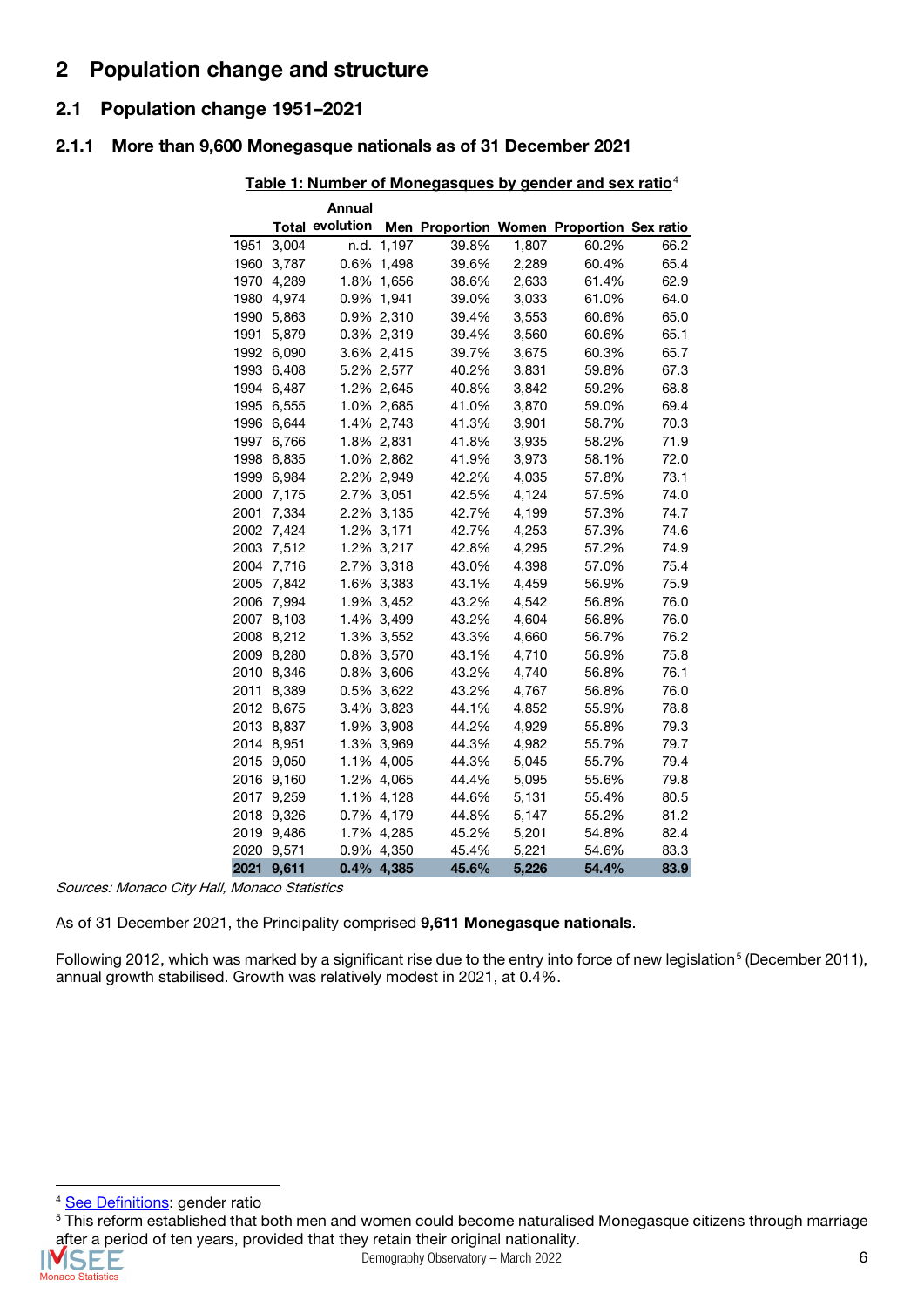<span id="page-6-0"></span>

## Figure 1: Evolution of the number of Monegasques by gender

Sources: Monaco City Hall, Monaco Statistics

Since 1951, three changes to legislation<sup>[6](#page-6-1)</sup> have had a significant impact on the number of Monegasques: acts passed in 1952, 1992 and 2011. Outside these years, population growth has been steady.

Women have always been in the majority, although the proportion of men has been increasingly slowly but steadily to reach 45.6% today, not least due to the most recent change to the legal framework in December 2011.<sup>[7](#page-6-2)</sup>

<span id="page-6-2"></span><sup>&</sup>lt;sup>7</sup> This reform established that both men and women could become naturalised Monegasque citizens through marriage after a period of ten years, provided that they retain their original nationality.



<span id="page-6-1"></span><sup>&</sup>lt;sup>6</sup> Law n°1.512 of 3 December 2021 on the acquisition of nationality by marriage introduces a modification concerning the acquisition of nationality by marriage (duration extended to twenty years instead of ten years) and only comes into force on 1 July 2022.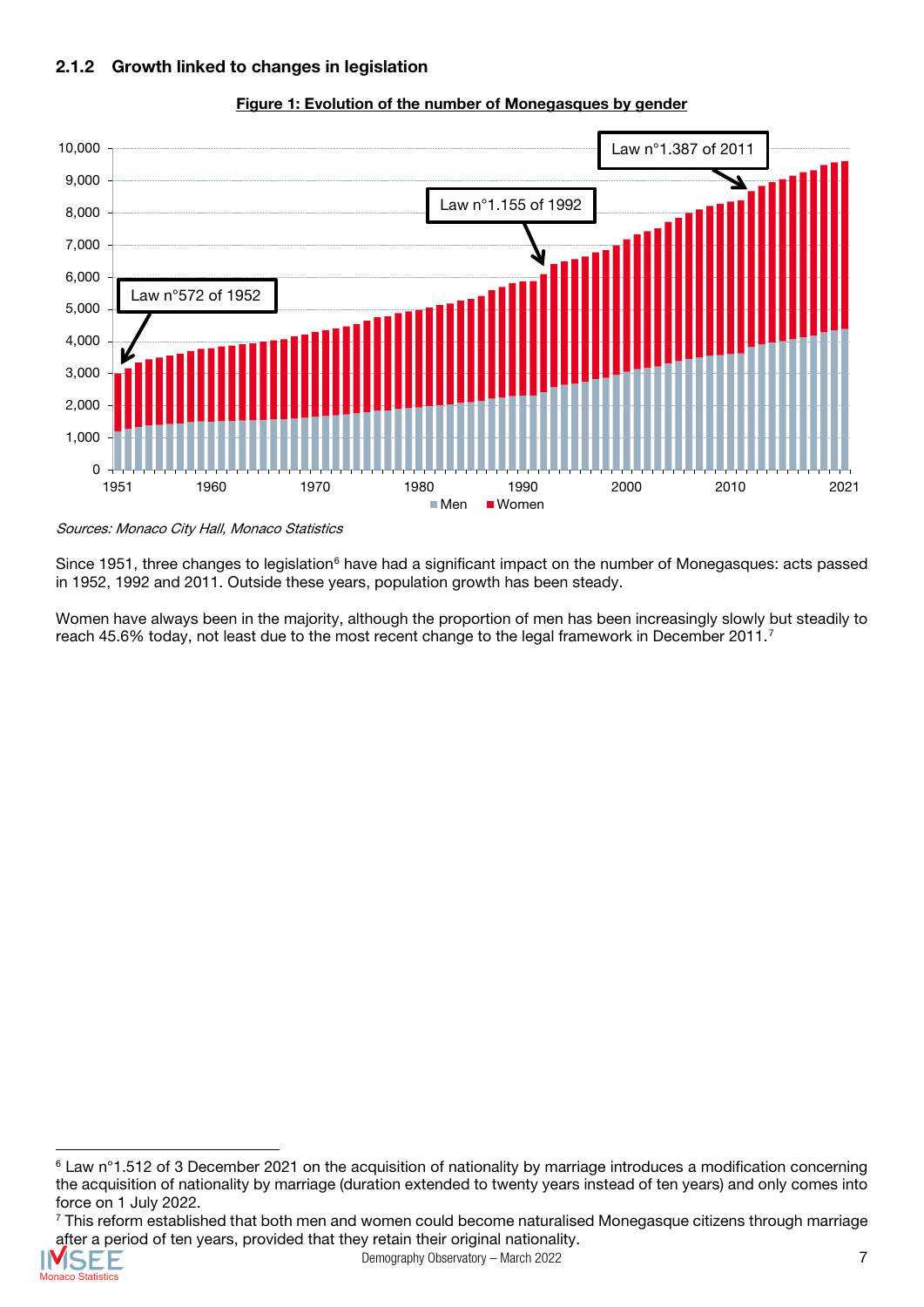## <span id="page-7-0"></span>2.2 Monegasque population structure 2021

## <span id="page-7-1"></span>2.2.1 An elderly population



#### Figure 2: Monegasques population pyramid 2021

The variations visible graphically between two close ages are justified by the small number of individuals. Sources: Monaco City Hall, Monaco Statistics

The Monegasques population pyramid is atypical in shape due to the large number of "new entries" from age 40. These represent people who have acquired Monegasque nationality through marriage and Sovereign Ordinance. The previous legal framework, under which only women could apply for nationality after five years of marriage, explains the overall imbalance between women and men.

The legislative change introduced in 2011 has contributed to a statistically more homogenous picture with regard to nationality acquired through marriage.

| Table 2: Monegasques mean age <sup>8</sup> and median age <sup>9</sup> by gender, 2021 |
|----------------------------------------------------------------------------------------|
|----------------------------------------------------------------------------------------|

|                   | <b>Total</b> | Men  | Women |
|-------------------|--------------|------|-------|
| Mean age          | 44,5         | 41.3 | 47.3  |
| <b>Median age</b> | 46,9         | 41,2 | 51.0  |

Sources: Monaco City Hall, Monaco Statistics

Monegasques mean age is 44.5 years old, and half of the population is over 46.9 years old. The mean age and median age are significantly higher for women (+6.0 and +9.9 years respectively) than for men.

<span id="page-7-3"></span><span id="page-7-2"></span>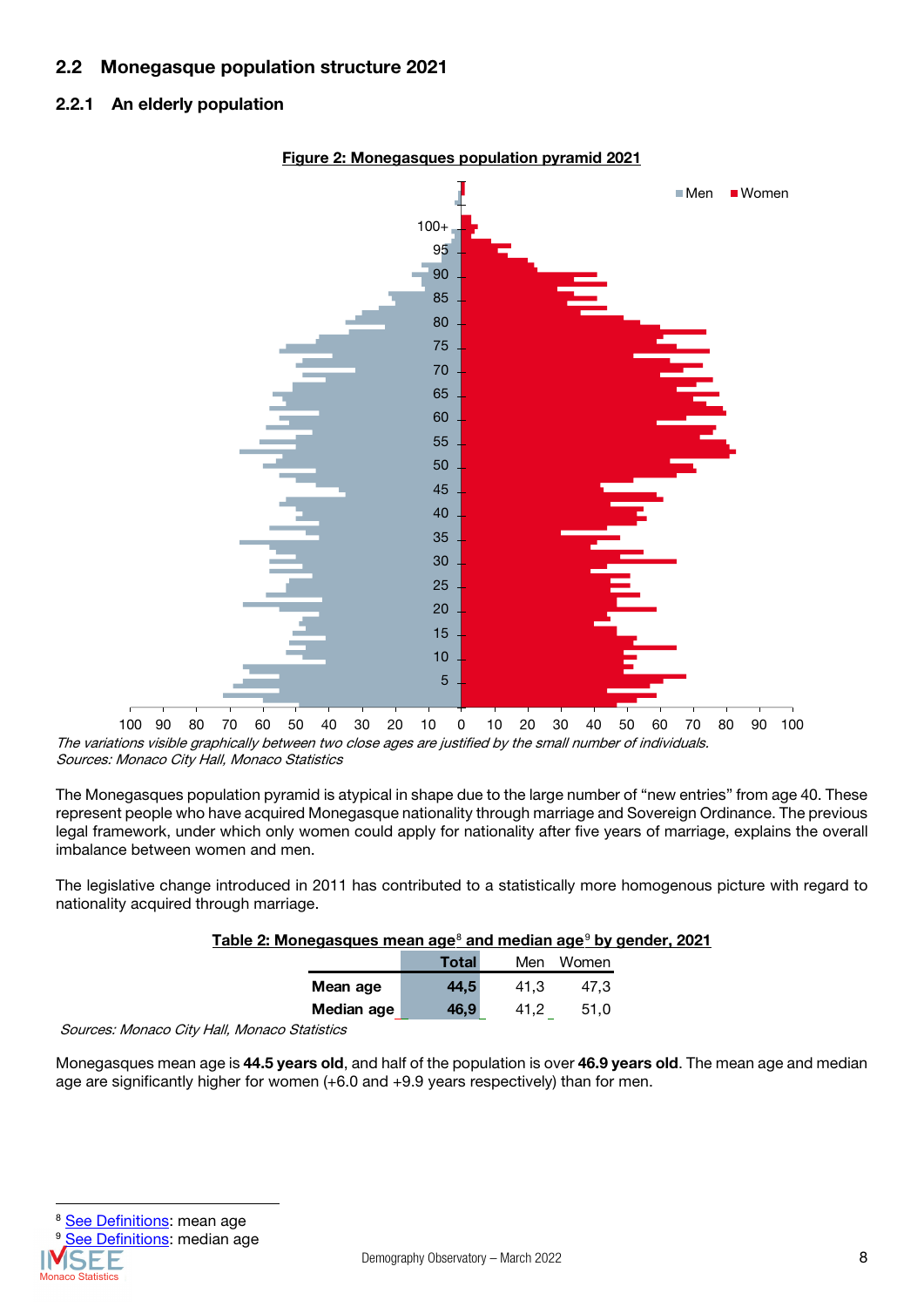#### Table 3: Distribution by age group and sex ratio<sup>[10](#page-8-2)</sup> 2021 of Monegasques

|                    | <b>Total</b> |             |                   | Men Women Sex ratio |
|--------------------|--------------|-------------|-------------------|---------------------|
| 16 years and under | 19.2% 21.3%  |             | 17.3%             | 103.4               |
| 17 to 24 years     | 8.3%         | 9.5%        | 7.3%              | 108.9               |
| 25 to 34 years     |              | 10.6% 12.4% | 9.1%              | 114.0               |
| 35 to 44 years     |              | 10.3% 11.0% | 9.6%              | 95.6                |
| 45 to 54 years     |              | 12.2% 11.8% | 12.5%             | 79.4                |
| 55 to 64 years     |              | 13.2% 12.1% | 14.1%             | 72.1                |
| 65 to 74 years     |              | 12.0% 10.8% | 13.0%             | 69.4                |
| 75 years and over  |              |             | 14.4% 11.1% 17.1% | 54.7                |

Sources: Monaco City Hall, Monaco Statistics

Nearly one in five Monegasques is 16 years old and under and nearly 15% are 75 years old and over.

Before the age of 35, the population skews slightly masculine, with, for example, 114.0 men for every 100 women between the ages of 25 and 34. The sex ratio then reverses: among 75 years old and over, women outnumber men by almost two to one.

## <span id="page-8-0"></span>2.2.2 Almost 95% of Monegasques live in the Principality

## Table 4: Share of the Monegasque population 2021 by country of residence<sup>[11](#page-8-3)</sup> and by gender

|                          | Total   |              | Men Women         |
|--------------------------|---------|--------------|-------------------|
| Principality of Monaco   |         |              | 94.8% 95.0% 94.6% |
| France                   |         |              | 4.1% 4.0% 4.2%    |
| Switzerland              |         | $0.2\%$ 0.1% | $0.2\%$           |
| Italy                    |         | $0.2\%$ 0.1% | $0.2\%$           |
| United States of America | $0.2\%$ | $0.2\%$      | $0.2\%$           |
| Other countries          | $0.5\%$ | 0.5%         | 0.6%              |

Sources: Monaco City Hall, Monaco Statistics

Almost 95% of Monegasques live in the Principality. The majority of those who live abroad reside in France.

## <span id="page-8-1"></span>2.2.3 Nine in ten living Monegasques were born in Monaco or France

|                          | <b>Number</b> |             | Proportion |                   |      |           |
|--------------------------|---------------|-------------|------------|-------------------|------|-----------|
|                          | <b>Total</b>  |             | Men Women  | Total             |      | Men Women |
| Principality of Monaco   |               | 6,082 3,017 |            | 3,065 63.3% 68.8% |      | 58.6%     |
| France                   | 2,564         | 1,027       |            | 1,537 26.7% 23.4% |      | 29.4%     |
| Italy                    | 217           | 83          | 134        | 2.3%              | 1.9% | 2.6%      |
| United States of America | 78            | 40          | 38         | 0.8%              | 0.9% | 0.7%      |
| United Kingdom           | 53            | 18          | 35         | 0.6%              | 0.4% | 0.7%      |
| Morocco                  | 50            | 14          | 36         | 0.5%              | 0.3% | 0.7%      |
| Belgium                  | 49            | 17          | 32         | 0.5%              | 0.4% | 0.6%      |
| Switzerland              | 49            | 25          | 24         | 0.5%              | 0.6% | 0.5%      |
| Germany                  | 43            | 17          | 26         | 0.4%              | 0.4% | 0.5%      |
| Spain                    | 30            | 8           | 22         | 0.3%              | 0.2% | 0.4%      |
| Egypt                    | 20            | 11          | 9          | 0.2%              | 0.3% | 0.2%      |
| Lebanon                  | 19            | 6           | 13         | 0.2%              | 0.1% | 0.2%      |
| Tunisia                  | 19            | 7           | 12         | 0.2%              | 0.2% | 0.2%      |
| <b>Brasil</b>            | 18            | 5           | 13         | 0.2%              | 0.1% | 0.2%      |
| Canada                   | 17            | 7           | 10         | 0.2%              | 0.2% | 0.2%      |
| Other countries          | 303           | 83          | 220        | 3.2%              | 1.9% | 4.2%      |
| Total                    | 9,611         | 4,385       | 5,226      | 100%              | 100% | 100%      |

#### Table 5: Monegasque population 2021 by country of birth and by gender

Sources: Monaco City Hall, Monaco Statistics

More than 8,600 living Monegasques were born in Monaco or in France, i.e. nine out of ten.

Almost 750 were born in a country other than Monaco, France or Italy, i.e. 7.8%.

<span id="page-8-3"></span><span id="page-8-2"></span><sup>&</sup>lt;sup>11</sup> [See Definitions:](#page-29-0) country of residence

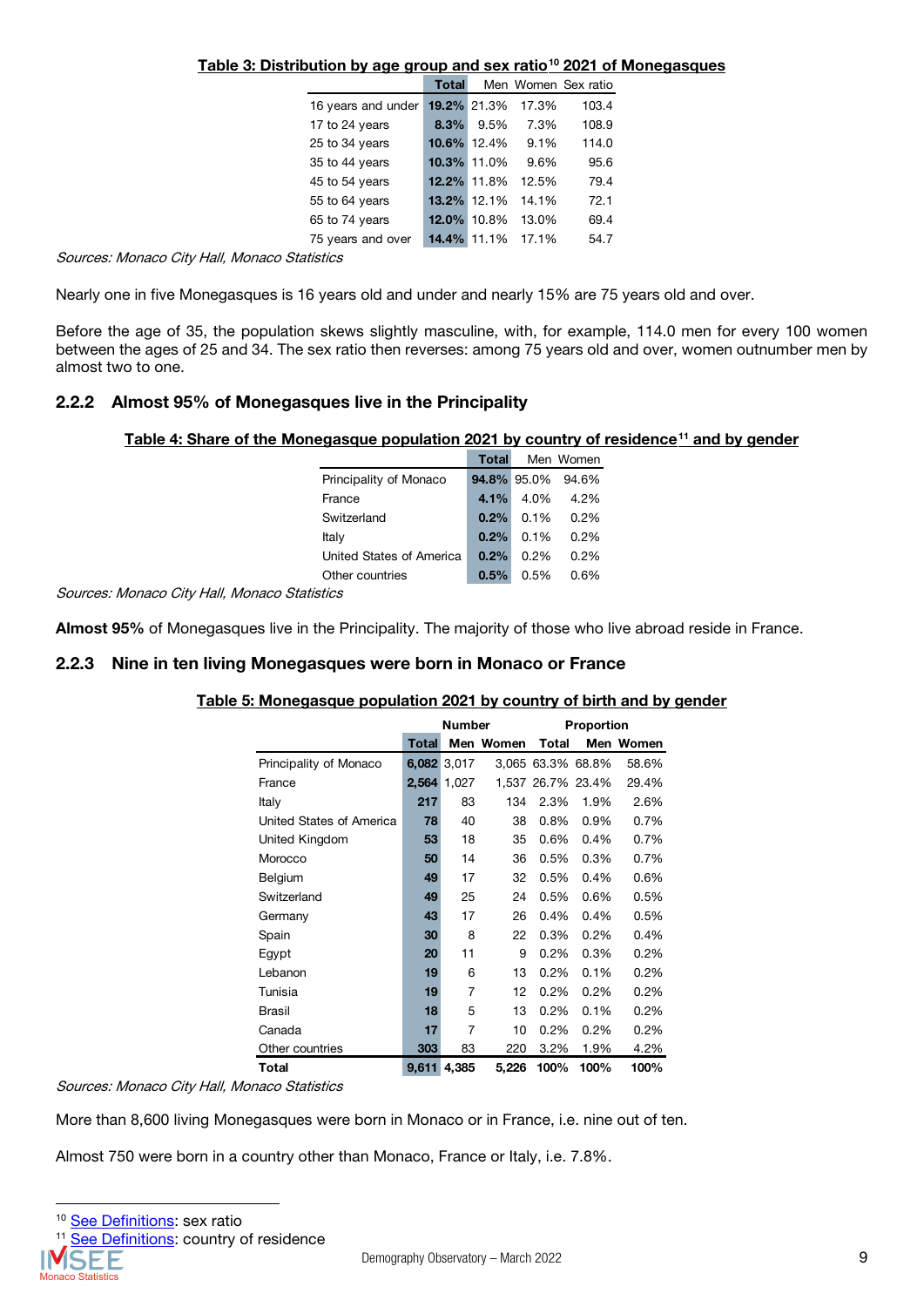|           |             | <b>Number</b> |           |                   | Proportion   |           |  |
|-----------|-------------|---------------|-----------|-------------------|--------------|-----------|--|
|           | Total       |               | Men Women |                   | <b>Total</b> | Men Women |  |
| Single    | 4,018 2,080 |               |           | 1.938 41.8% 47.4% |              | 37.1%     |  |
| Married   | 3,829       | 1,877         |           | 1,952 39.8% 42.8% |              | 37.4%     |  |
| Divorced  | 1.134       | 335           | 7991      | 11.8%             | 7.6%         | 15.3%     |  |
| Widowed   | 601         | 78            | 523       | 6.3%              | 1.8%         | 10.0%     |  |
| Separated | 29          | 15            | 14        | 0.3%              | 0.3%         | 0.3%      |  |
| Total     | 9.611       | 4.385         | 5.226     | 100%              | 100%         | 100%      |  |

#### <span id="page-9-0"></span>Table 6: Monegasque population 2021 by family status<sup>[12](#page-9-1)</sup> by gender

Sources: Monaco City Hall, Monaco Statistics

41.8% of Monegasques are single and 39.8% are married. 15.3% of women are divorced compared to 7.6% of men.



## Figure 3: Share of the Monegasque population in 2021 by family situation by age group

Sources: Monaco City Hall, Monaco Statistics

Almost half of Monegasques between 30 and 39 years old are married. More than a quarter of Monegasques aged 50 to 59 are divorced or separated.

The proportion of single people decreases with age but stabilises at around 5% from the age of 60. The proportion of widowers rises from 4.7% between the ages of 60 and 69 to 52.2% at 90 and over.

<span id="page-9-1"></span>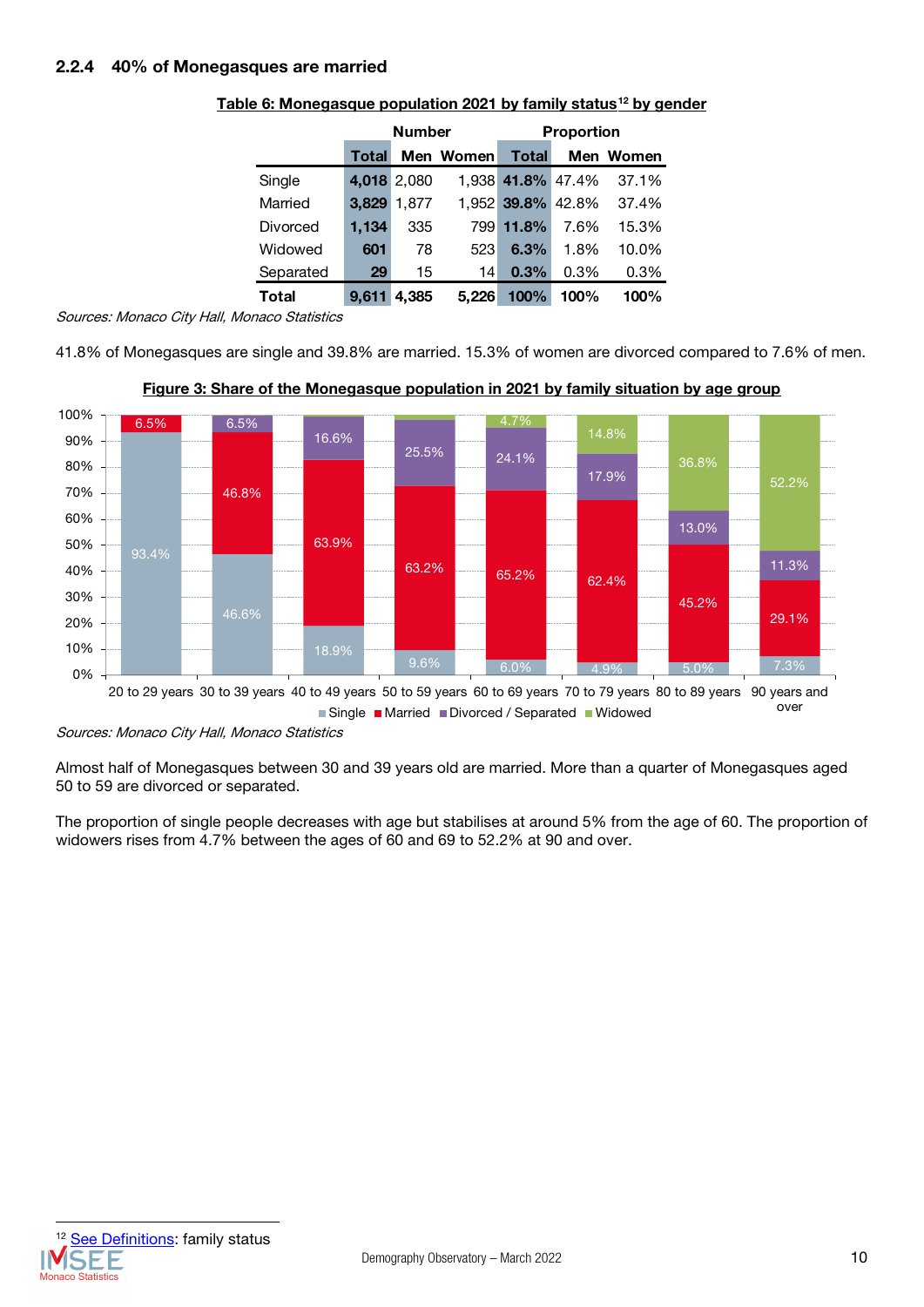# <span id="page-10-0"></span>3 Birth<sup>[13](#page-10-2)</sup> and fertility

## <span id="page-10-1"></span>3.1 A historically low natality in 2021

## Table 7: Number of births of Monegasques by gender, sex ratio at birth<sup>[14](#page-10-3)</sup> and birth rate<sup>[15](#page-10-4)</sup>

|      |              |    |                    | Sex ratio |                   |
|------|--------------|----|--------------------|-----------|-------------------|
|      | <b>Total</b> |    | <b>Male Female</b> | at birth  | <b>Birth rate</b> |
| 1951 | 20           | 10 | 10                 | 100.0     | 6.7%              |
| 1960 | 36           | 12 | 24                 | 50.0      | 9.5%              |
| 1970 | 42           | 25 | 17                 | 147.1     | 9.8%              |
| 1980 | 52           | 29 | 23                 | 126.1     | 10.5%             |
| 1990 | 82           | 44 | 38                 | 115.8     | 14.0‰             |
| 2000 | 105          | 60 | 45                 | 133.3     | 14.6‰             |
| 2001 | 108          | 51 | 57                 | 89.5      | 14.7%             |
| 2002 | 82           | 39 | 43                 | 90.7      | 11.0‰             |
| 2003 | 90           | 46 | 44                 | 104.5     | 12.0‰             |
| 2004 | 86           | 47 | 39                 | 120.5     | 11.1%             |
| 2005 | 88           | 44 | 44                 | 100.0     | 11.2%             |
| 2006 | 89           | 47 | 42                 | 111.9     | 11.1%             |
| 2007 | 90           | 40 | 50                 | 80.0      | 11.1%             |
| 2008 | 101          | 50 | 51                 | 98.0      | 12.3‰             |
| 2009 | 107          | 45 | 62                 | 72.6      | 12.9%             |
| 2010 | 101          | 52 | 49                 | 106.1     | 12.1%             |
| 2011 | 98           | 48 | 50                 | 96.0      | 11.7%             |
| 2012 | 89           | 41 | 48                 | 85.4      | 10.3%             |
| 2013 | 117          | 65 | 52                 | 125.0     | 13.2%             |
| 2014 | 112          | 63 | 49                 | 128.6     | 12.5%             |
| 2015 | 121          | 54 | 67                 | 80.6      | 13.4%             |
| 2016 | 123          | 64 | 59                 | 108.5     | 13.4%             |
| 2017 | 126          | 68 | 58                 | 117.2     | 13.6%             |
| 2018 | 98           | 54 | 44                 | 122.7     | 10.5%             |
| 2019 | 129          | 70 | 59                 | 118.6     | 13.6%             |
| 2020 | 113          | 60 | 53                 | 113.2     | 11.8%             |
| 2021 | 96           | 49 | 47                 | 104.3     | 10.0%             |

Sources: Monaco City Hall, Monaco Statistics



#### Figure 4: Evolution of the number of Monegasque births since 2012

Sources: Monaco City Hall, Monaco Statistics

96 births took place in 2021 (49 males and 47 females), a total below the average observed over the last ten years. The birth rate stands at 10.0‰, the lowest level observed since 1985.

For all births since 1951, the sex ratio at birth is 107.1 boys per 100 girls.

<span id="page-10-2"></span><sup>&</sup>lt;sup>13</sup> [See Definitions:](#page-29-0) birth

<span id="page-10-3"></span><sup>&</sup>lt;sup>14</sup> [See Definitions:](#page-29-0) gender ratio

**iee Definitions:** birth rate

<span id="page-10-4"></span>aco Statistics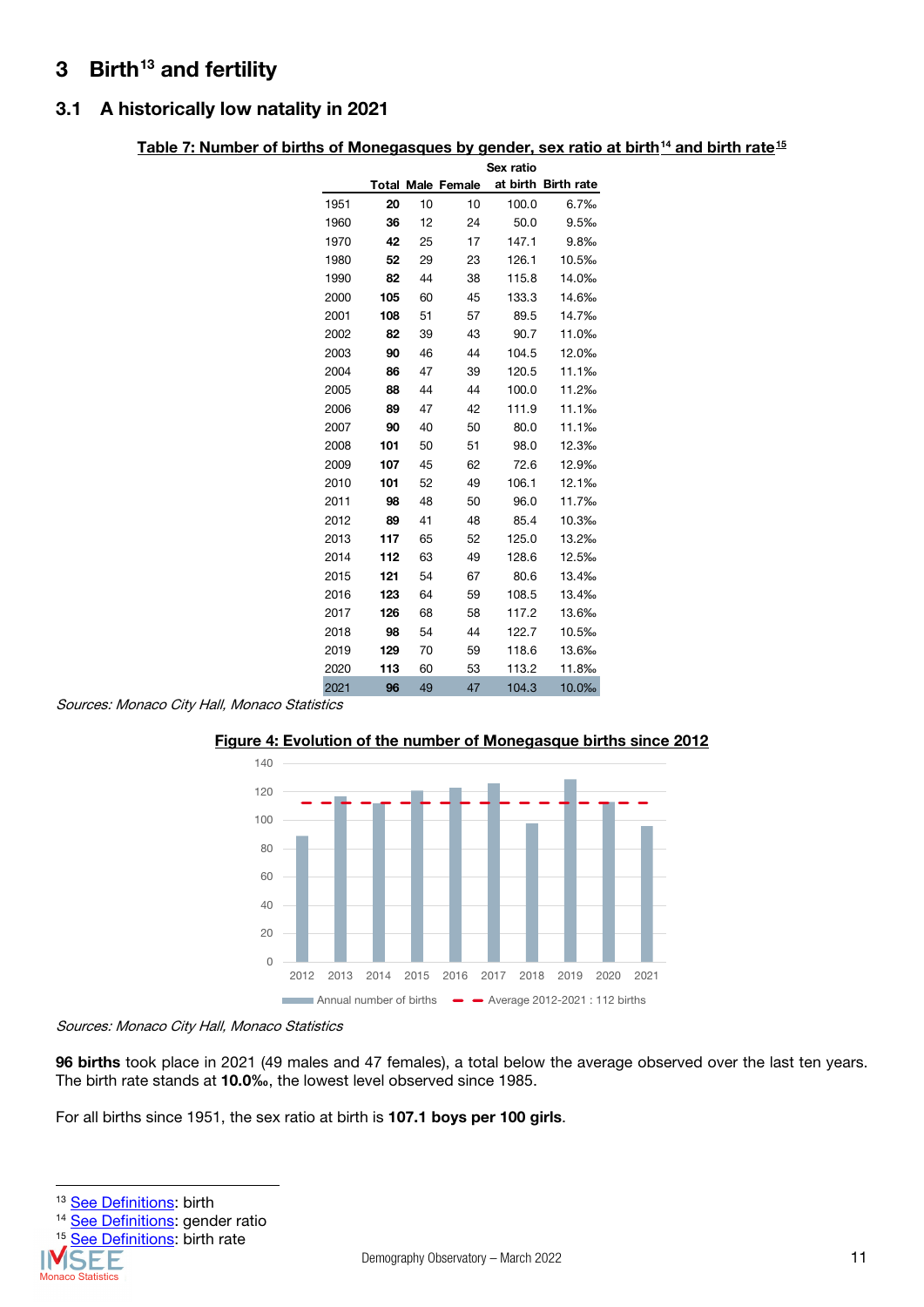## <span id="page-11-0"></span>3.2 Mean age of parents at birth

This is in fact a measure of the mean age of the parents at birth of their children of Monegasque nationality. A parent may have had one or more children before their first child of Monegasque nationality is born, but these previous children are not taken into account when calculating the mean age.

## <span id="page-11-1"></span>3.2.1 Mean ages of mothers at first childbirth and at birth have been increasing since 1950

|           | mothers at<br>first childbirth | Mean age of Mean age of<br>mothers at<br>birth |      | Mean age of Mean age of<br>first childbirth | mothers at mothers at<br>birth |
|-----------|--------------------------------|------------------------------------------------|------|---------------------------------------------|--------------------------------|
| 1950-1959 | 26.0                           | 27.2                                           | 2017 | 31.9                                        | 32.8                           |
| 1960-1969 | 26.2                           | 27.9                                           | 2018 | 31.9                                        | 33.0                           |
| 1970-1979 | 26.9                           | 28.2                                           | 2019 | 32.3                                        | 33.0                           |
| 1980-1989 | 27.8                           | 28.7                                           | 2020 | 31.6                                        | 32.4                           |
| 1990-1999 | 28.9                           | 30.1                                           | 2021 | 32.5                                        | 33.6                           |
| 2000-2009 | 30.4                           | 31.5                                           |      |                                             |                                |
| 2010-2019 | 31.5                           | 32.4                                           |      |                                             |                                |
| 2020-2021 | 32.0                           | 33.0                                           |      |                                             |                                |

Table 8: Mean ages of mothers at first childbirth and at birth

Sources: Monaco City Hall, Monaco Statistics



#### Figure 5: Changes in mothers' mean ages at first childbirth and at birth

Sources: Monaco City Hall, Monaco Statistics

Since the 1950s, the mean ages of mothers have continued to rise, whether it is their first child or not. The gap between these two indicators has remained at around one year since 1970.

In 2021, they reach 32.5 and 33.6 years respectively.

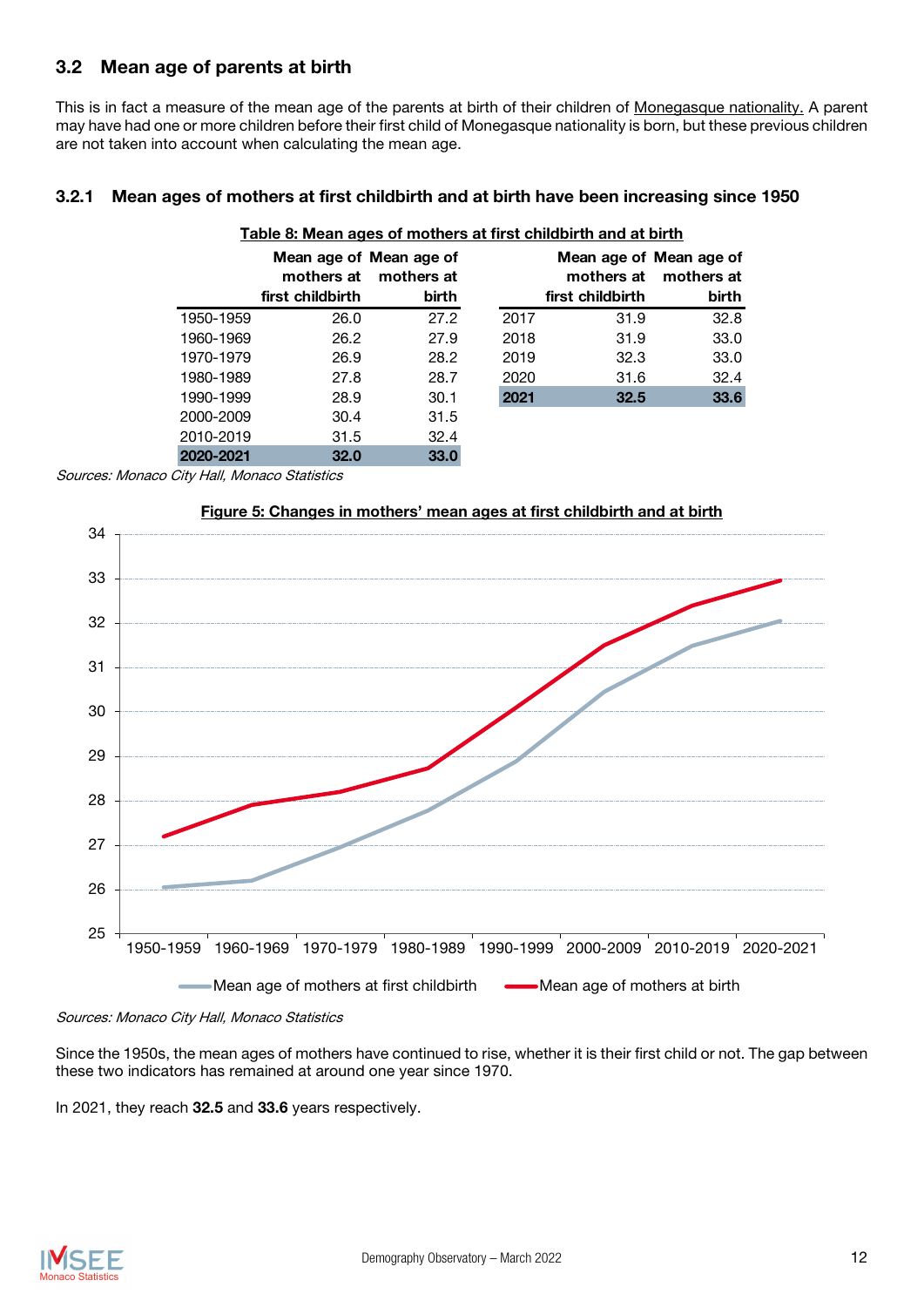## <span id="page-12-0"></span>3.2.2 Mean ages of fathers at first childbirth and at birth have been increasing since 1970

|           | fathers at first<br>childbirth | Mean age of Mean age of<br>fathers at<br>birth |      | Mean age of Mean age of<br>fathers at first<br>childbirth |
|-----------|--------------------------------|------------------------------------------------|------|-----------------------------------------------------------|
| 1950-1959 | 29.5                           | 31.3                                           | 2017 | 35.0                                                      |
| 1960-1969 | 29.8                           | 31.5                                           | 2018 | 33.1                                                      |
| 1970-1979 | 29.4                           | 31.2                                           | 2019 | 34.7                                                      |
| 1980-1989 | 30.3                           | 31.7                                           | 2020 | 34.1                                                      |
| 1990-1999 | 31.8                           | 33.4                                           | 2021 | 35.1                                                      |
| 2000-2009 | 32.9                           | 34.3                                           |      |                                                           |
| 2010-2019 | 33.6                           | 35.1                                           |      |                                                           |
| 2020-2021 | 34.6                           | 35.6                                           |      |                                                           |

#### Table 9: Mean ages of fathers at first childbirth and at birth

Sources: Monaco City Hall, Monaco Statistics



Sources: Monaco City Hall, Monaco Statistics

Compared to mothers, the mean ages of fathers have only increased since the 1980s, whether or not it is their first child.

In 2021, they reach 35.1 and 36.0 years.

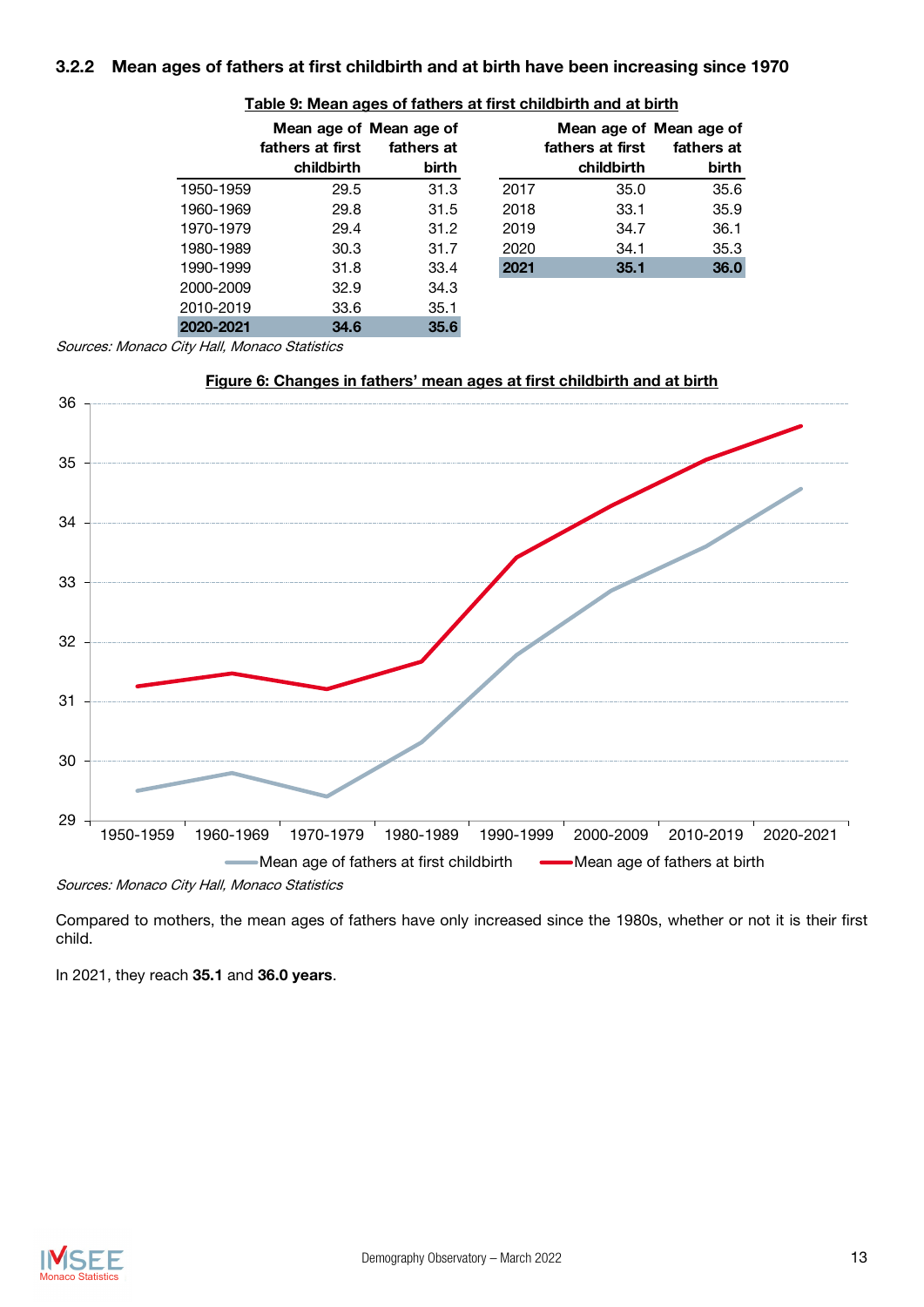## <span id="page-13-0"></span>3.3 Fertility

Children born as Monegasque nationals are not necessarily born to Monegasque mothers. Given that the fertility indicators report the number of births compared to the population of Monegasque women, this could produce an overestimate of the total fertility rate<sup>[16](#page-13-2)</sup> and of the general fertility rate.<sup>[17](#page-13-3)</sup> In light of the size of the population, the methodology chosen was to group these two indicators over three years.

## <span id="page-13-1"></span>3.3.1 Fertility remains high: 2.5 children per woman in 2019–2021

| <u>able 10: General fertility rate and total fertility rat</u> |      |                                               |  |  |  |  |
|----------------------------------------------------------------|------|-----------------------------------------------|--|--|--|--|
|                                                                |      | <b>General fertility Total Fertility Rate</b> |  |  |  |  |
|                                                                | rate | (TFR)                                         |  |  |  |  |
| 2000-2002                                                      | 5.9% | $2.2\,$                                       |  |  |  |  |
| 2001-2003                                                      | 5.6% | 2.0                                           |  |  |  |  |
| 2002-2004                                                      | 5.1% | 1.9                                           |  |  |  |  |
| 2003-2005                                                      | 5.1% | 2.0                                           |  |  |  |  |
| 2004-2006                                                      | 5.1% | 2.0                                           |  |  |  |  |
| 2005-2007                                                      | 5.1% | 2.1                                           |  |  |  |  |
| 2006-2008                                                      | 5.3% | 2.2                                           |  |  |  |  |
| 2007-2009                                                      | 5.6% | 2.4                                           |  |  |  |  |
| 2008-2010                                                      | 5.8% | 2.4                                           |  |  |  |  |
| 2009-2011                                                      | 5.8% | 2.4                                           |  |  |  |  |
| 2010-2012                                                      | 5.4% | 2.2                                           |  |  |  |  |
| 2011-2013                                                      | 5.6% | 2.3                                           |  |  |  |  |
| 2012-2014                                                      | 5.8% | 2.3                                           |  |  |  |  |
| 2013-2015                                                      | 6.5% | 2.5                                           |  |  |  |  |
| 2014-2016                                                      | 6.6% | 2.5                                           |  |  |  |  |
| 2015-2017                                                      | 6.9% | 2.6                                           |  |  |  |  |
| 2016-2018                                                      | 6.4% | 2.4                                           |  |  |  |  |
| 2017-2019                                                      | 6.5% | 2.5                                           |  |  |  |  |
| 2018-2020                                                      | 6.4% | 2.4                                           |  |  |  |  |
| 2019-2021                                                      | 6.8% | 2.5                                           |  |  |  |  |

## Table 10: General fertility rate and total fertility rate

Sources: Monaco City Hall, Monaco Statistics



Sources: Monaco City Hall, Monaco Statistics

The TFR is 2.5 children per woman in 2019-2021. It has remained at a high level since 2007-2009, in comparison with European countries<sup>[18](#page-13-4)</sup>. The general fertility rate stands at 6.8%, in line with the average observed since 2013-2015.

Demography Observatory – March 2022 14

<sup>&</sup>lt;sup>16</sup> [See Definitions:](#page-29-0) total fertility rate (TFR)

<span id="page-13-3"></span><span id="page-13-2"></span><sup>&</sup>lt;sup>17</sup> [See Definitions:](#page-29-0) general fertility rate

<span id="page-13-4"></span>[See Annex:](#page-28-0) International comparison of the main demographic indicators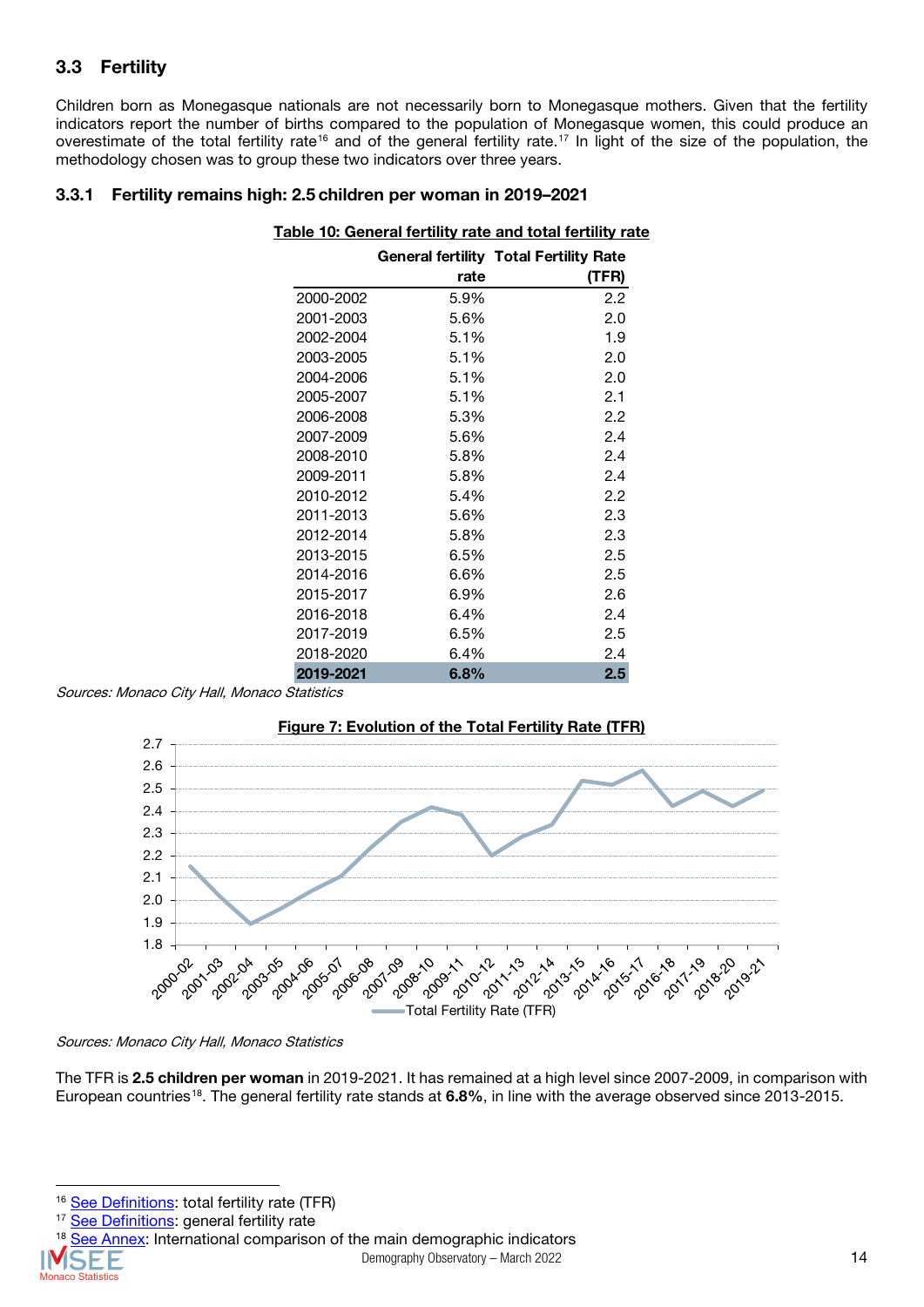<span id="page-14-0"></span>



Interpretation: 23.1%, of women aged 30-34 gave birth to a Monegasque child between 2019 and 2021; between 2000 and 2002, this proportion was 16.5%.

The general fertility rates for 2019-2021 are lower than in 2000-2002 between the ages of 15 and 29, but are higher from the age of 30 onwards. Thus, 12.0% of women aged 35 to 39 and 2.4% of women aged 40 to 44 gave birth to a Monegasque child between 2019 and 2021, compared with 7.5% and 0.9% respectively between 2000 and 2002.



Sources: Monaco City Hall, Monaco Statistics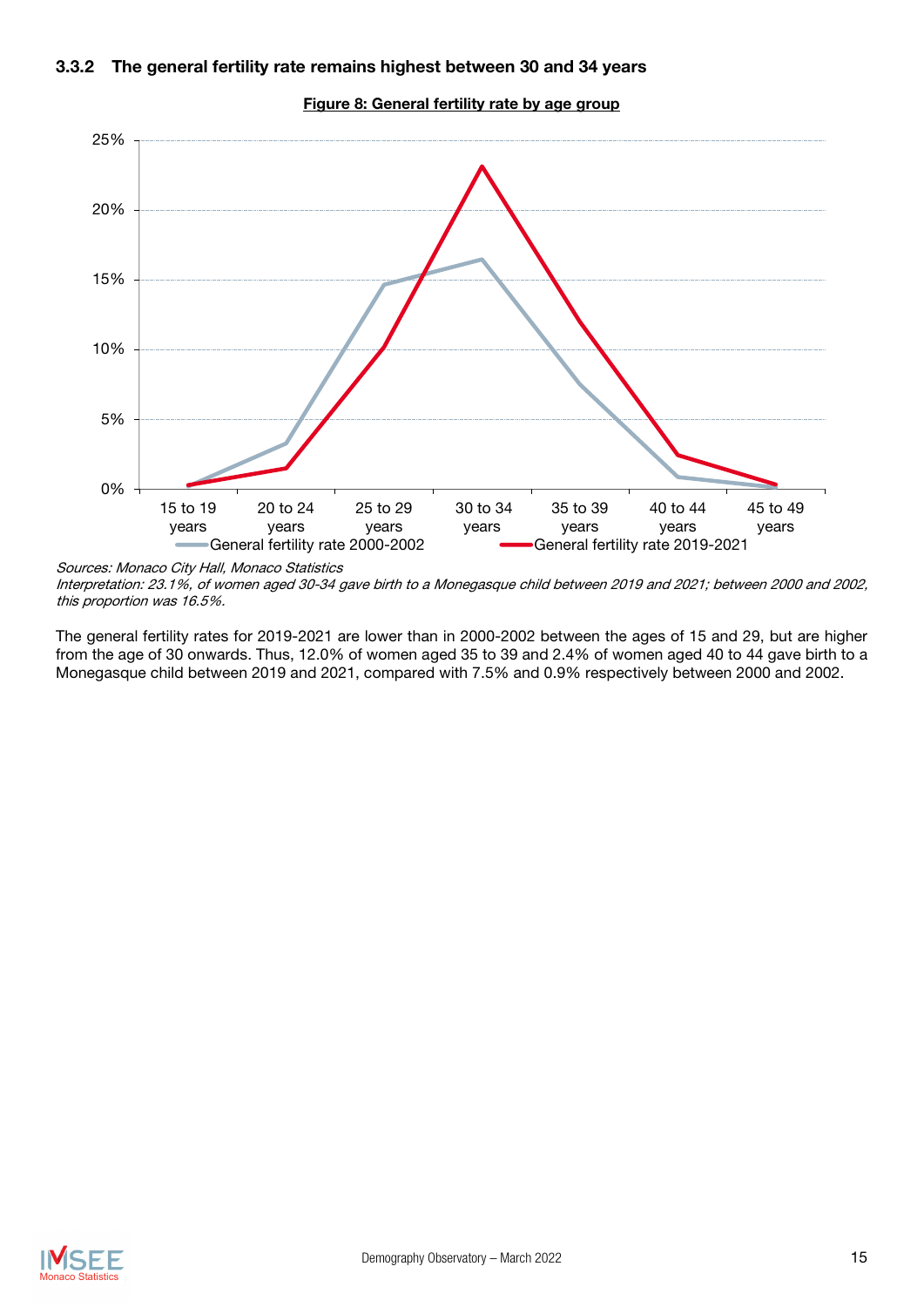# <span id="page-15-0"></span>4 Deaths<sup>[19](#page-15-2)</sup> and life expectancy

## <span id="page-15-1"></span>4.1 A record number of deaths in 2021

#### Table 11: Number of deaths of Monegasques by gender and death rate<sup>[20](#page-15-3)</sup>

|      | Total | Men | Women | Death rate |
|------|-------|-----|-------|------------|
| 1951 | 15    | 8   | 7     | 5.0‰       |
| 1960 | 46    | 30  | 16    | 12.1‰      |
| 1970 | 38    | 21  | 17    | 8.9‰       |
| 1980 | 48    | 27  | 21    | $9.7\%$    |
| 1990 | 66    | 36  | 30    | 11.3%      |
| 2000 | 84    | 36  | 48    | 11.7%      |
| 2001 | 75    | 27  | 48    | 10.2%      |
| 2002 | 66    | 29  | 37    | 8.9‰       |
| 2003 | 77    | 33  | 44    | 10.3%      |
| 2004 | 57    | 30  | 27    | 7.4‰       |
| 2005 | 63    | 28  | 35    | 8.0%       |
| 2006 | 71    | 33  | 38    | 8.9‰       |
| 2007 | 65    | 32  | 33    | 8.0%       |
| 2008 | 81    | 37  | 44    | 9.9%       |
| 2009 | 89    | 43  | 46    | 10.7%      |
| 2010 | 64    | 20  | 44    | 7.7‰       |
| 2011 | 70    | 30  | 40    | 8.3%       |
| 2012 | 82    | 34  | 48    | 9.5%       |
| 2013 | 75    | 36  | 39    | 8.5%       |
| 2014 | 73    | 32  | 41    | 8.2%       |
| 2015 | 96    | 44  | 52    | 10.6%      |
| 2016 | 86    | 36  | 50    | $9.4\%$    |
| 2017 | 71    | 27  | 44    | 7.7‰       |
| 2018 | 95    | 45  | 50    | 10.2%      |
| 2019 | 81    | 38  | 43    | 8.5%       |
| 2020 | 89    | 35  | 54    | 9.3%       |
| 2021 | 101   | 43  | 58    | 10.5%      |

Sources: Monaco City Hall, Monaco Statistics



#### Figure 9: Evolution of the number of Monegasque deaths since 2012

Sources: Monaco City Hall, Monaco Statistics

In 2021, in the context of a Covid-19 pandemic, 101 Monegasques died (43 men and 58 women), the highest level ever observed. The death rate stands at 10.5‰.

<span id="page-15-3"></span><span id="page-15-2"></span>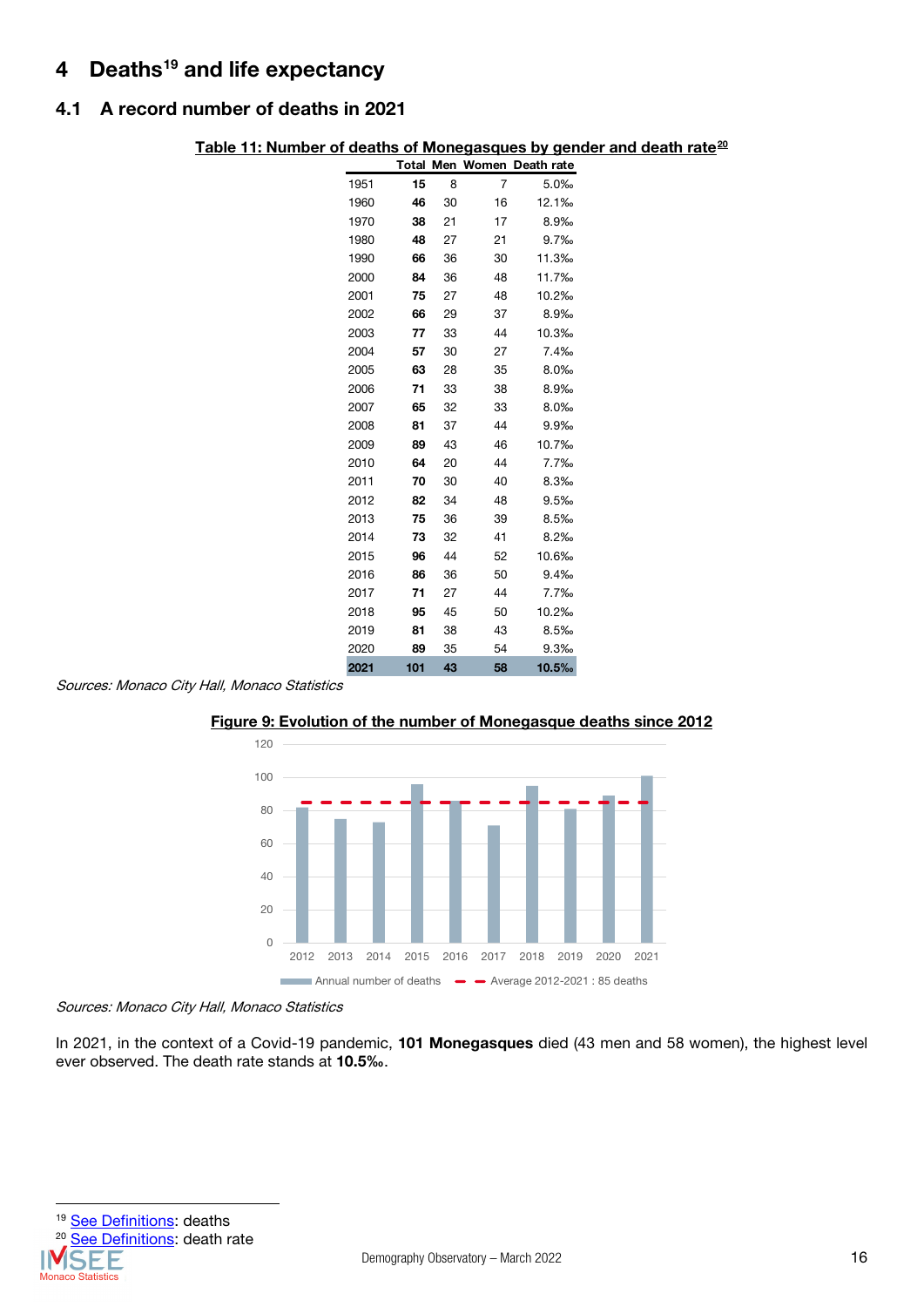## <span id="page-16-0"></span>4.2 Life expectancy<sup>[21](#page-16-2)</sup> and mean age at death

The history of life expectancy could only be reconstructed since the year 2000. The methodological choice made is to group life expectancy over 3 years.

## <span id="page-16-1"></span>4.2.1 Life expectancy at birth for Monegasques is 86.7 years

| Age              | Life expectancy 2019-2021 |      |       |
|------------------|---------------------------|------|-------|
|                  | Total                     | Men  | Women |
| 0 year           | 86.7                      | 84.9 | 88.7  |
| 1 to 4 years     | 85.7                      | 83.9 | 87.7  |
| 5 to 9 years     | 81.7                      | 79.9 | 83.7  |
| 10 to 14 years   | 76.7                      | 74.9 | 78.7  |
| 15 to 19 years   | 71.7                      | 69.9 | 73.7  |
| 20 to 24 years   | 66.7                      | 64.9 | 68.7  |
| 25 to 29 years   | 61.7                      | 59.9 | 63.7  |
| 30 to 34 years   | 56.7                      | 54.9 | 58.7  |
| 35 to 39 years   | 51.7                      | 49.9 | 53.7  |
| 40 to 44 years   | 46.9                      | 45.2 | 48.7  |
| 45 to 49 years   | 42.1                      | 40.6 | 43.7  |
| 50 to 54 years   | 37.3                      | 35.8 | 38.9  |
| 55 to 59 years   | 32.3                      | 30.8 | 33.9  |
| 60 to 64 years   | 27.6                      | 25.8 | 29.5  |
| 65 to 69 years   | 23.4                      | 21.7 | 25.1  |
| 70 to 74 years   | 19.2                      | 18.0 | 20.5  |
| 75 to 79 years   | 14.8                      | 13.2 | 16.4  |
| 80 to 84 years   | 11.3                      | 9.9  | 12.5  |
| 85 to 89 years   | 8.4                       | 7.2  | 9.4   |
| 90 to 94 years   | 5.8                       | 5.3  | 6.1   |
| 95 to 99 years   | 3.4                       | 3.0  | 3.6   |
| 100 to 104 years | 1.8                       | 1.6  | 1.9   |

## Table 12: Life expectancy of Monegasques 2019-2021 by age group and gender

Sources: Monaco City Hall, Monaco Statistics

Interpretation: Under the mortality conditions observed between 2019 and 2021, Monegasques aged between 70 and 74 can expect to live an average of 19.2 years (18.0 years for men and 20.5 years for women).

Life expectancy at birth is 86.7 years (84.9 years for men and 88.7 years for women).

Under the mortality conditions observed between 2019 and 2021, Monegasque men aged 80 to 84 can expect to live an average of 9.9 years longer, well above the 84.9 years observed for life expectancy at birth.

<span id="page-16-2"></span>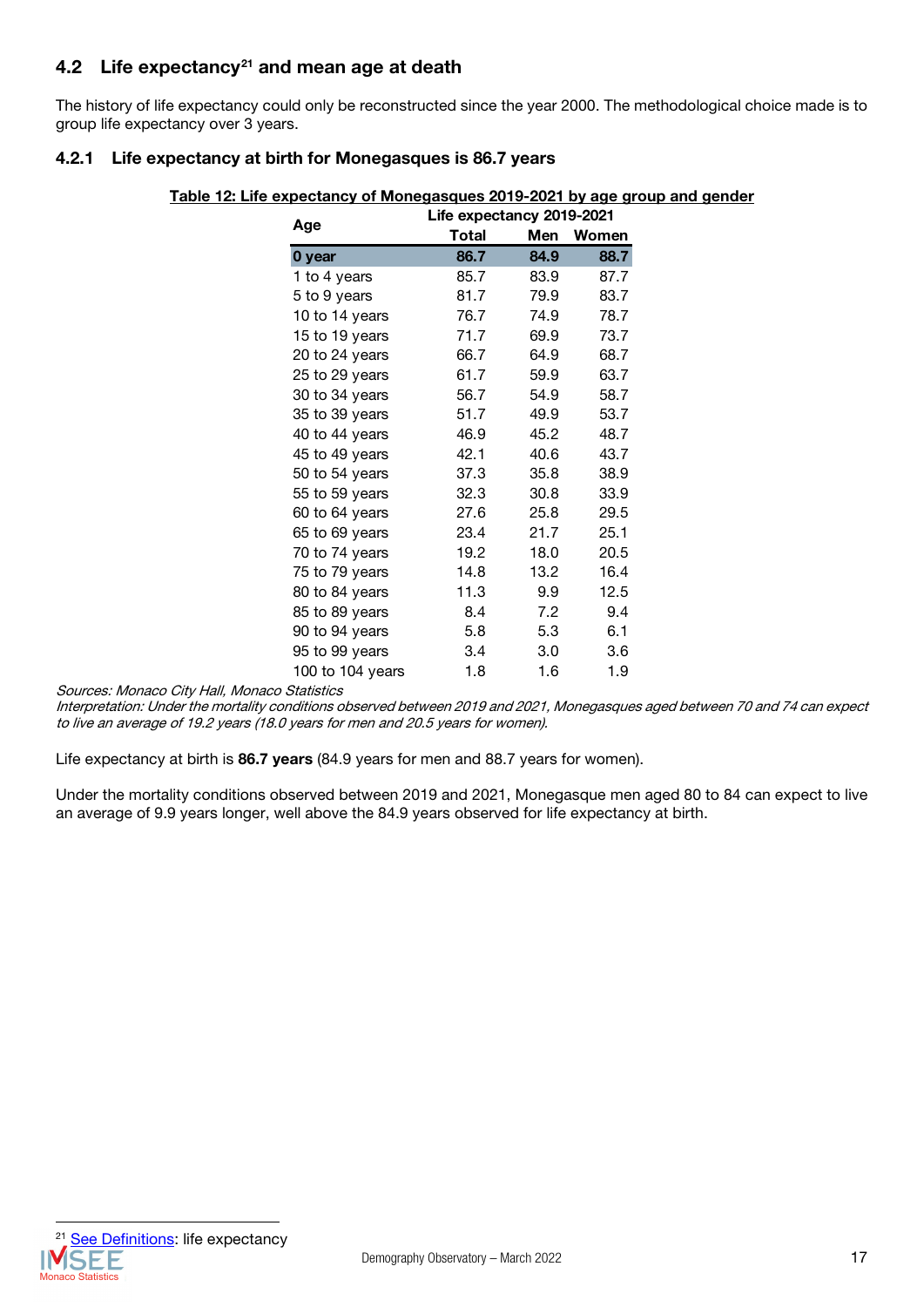|           | Total | Men  | Women |
|-----------|-------|------|-------|
| 2000-2002 | 81.9  | 78.5 | 85.6  |
| 2001-2003 | 82.4  | 79.3 | 85.6  |
| 2002-2004 | 83.2  | 79.3 | 87.4  |
| 2003-2005 | 84.1  | 80.6 | 87.8  |
| 2004-2006 | 84.6  | 81.3 | 88.2  |
| 2005-2007 | 84.5  | 81.3 | 87.9  |
| 2006-2008 | 83.9  | 80.4 | 87.6  |
| 2007-2009 | 83.2  | 79.6 | 87.1  |
| 2008-2010 | 84.1  | 81.5 | 86.9  |
| 2009-2011 | 84.5  | 82.5 | 86.7  |
| 2010-2012 | 85.5  | 83.9 | 87.2  |
| 2011-2013 | 84.5  | 82.2 | 87.0  |
| 2012-2014 | 84.9  | 82.4 | 87.6  |
| 2013-2015 | 85.0  | 82.1 | 88.1  |
| 2014-2016 | 85.4  | 82.7 | 88.2  |
| 2015-2017 | 85.8  | 83.5 | 88.2  |
| 2016-2018 | 85.7  | 83.6 | 87.9  |
| 2017-2019 | 86.5  | 84.4 | 88.7  |
| 2018-2020 | 85.5  | 83.7 | 87.5  |
| 2019-2021 | 86.7  | 84.9 | 88.7  |

Table 13: Life expectancy of Monegasque nationals at birth by gender

Sources: Monaco City Hall, Monaco Statistics





Sources: Monaco City Hall, Monaco Statistics

Life expectancy at birth remains at its highest level in 2019-2021 at 86.7 years.

Since 2000-2002, life expectancy has increased significantly more for men (+6.5 years) than for women (+3.1 years). As a result, the gap between women and men continues to narrow: 3.7 years in 2019-2021 compared with 7.1 years in 2000-2002.

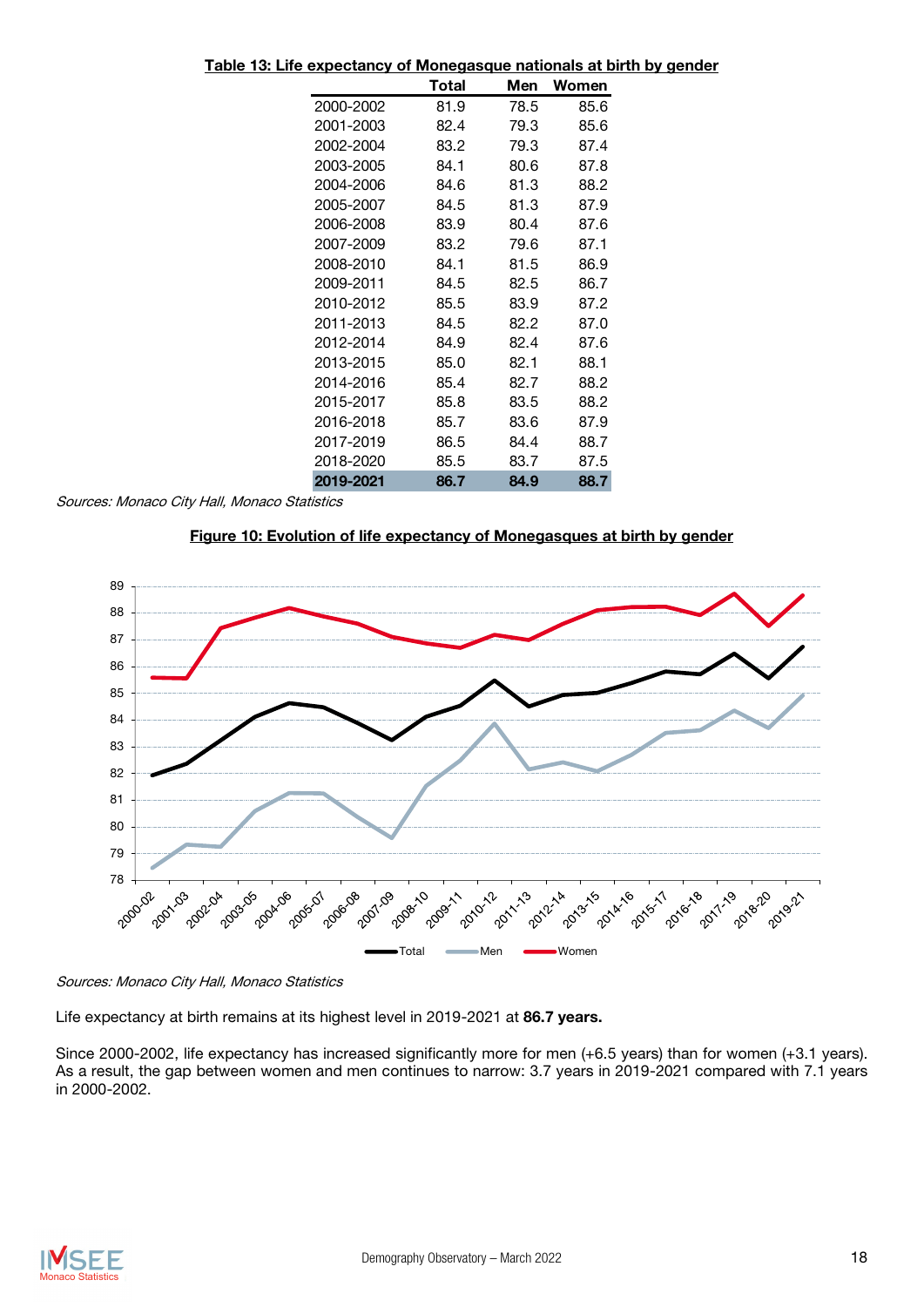## <span id="page-18-0"></span>4.2.2 The mean age at death reaches its highest point

|           | Mean age at death |      |       |  |  |  |
|-----------|-------------------|------|-------|--|--|--|
|           | Total             | Men  | Women |  |  |  |
| 1950-1959 | 67.8              | 67.6 | 68.2  |  |  |  |
| 1960-1969 | 71.7              | 70.9 | 73.3  |  |  |  |
| 1970-1979 | 73.7              | 73.4 | 74.1  |  |  |  |
| 1980-1989 | 75.1              | 73.5 | 76.8  |  |  |  |
| 1990-1999 | 76.8              | 74 4 | 79.0  |  |  |  |
| 2000-2009 | 80.3              | 76.1 | 83.6  |  |  |  |
| 2010-2019 | 82.2              | 79.2 | 84.4  |  |  |  |
| 2020-2021 | 83.7              | 81.6 | 85.2  |  |  |  |

## Table 14: Mean age of Monegasques at death by gender

Sources: Monaco City Hall, Monaco Statistics





Sources: Monaco City Hall, Monaco Statistics

The mean age at death has risen steadily over the past 60 years, from 67.8 years in the early 1950s to 83.7 years in 2020-2021.

The gap between women and men is 3.6 years in 2020-2021 compared to 7.5 years in 2000-2009.

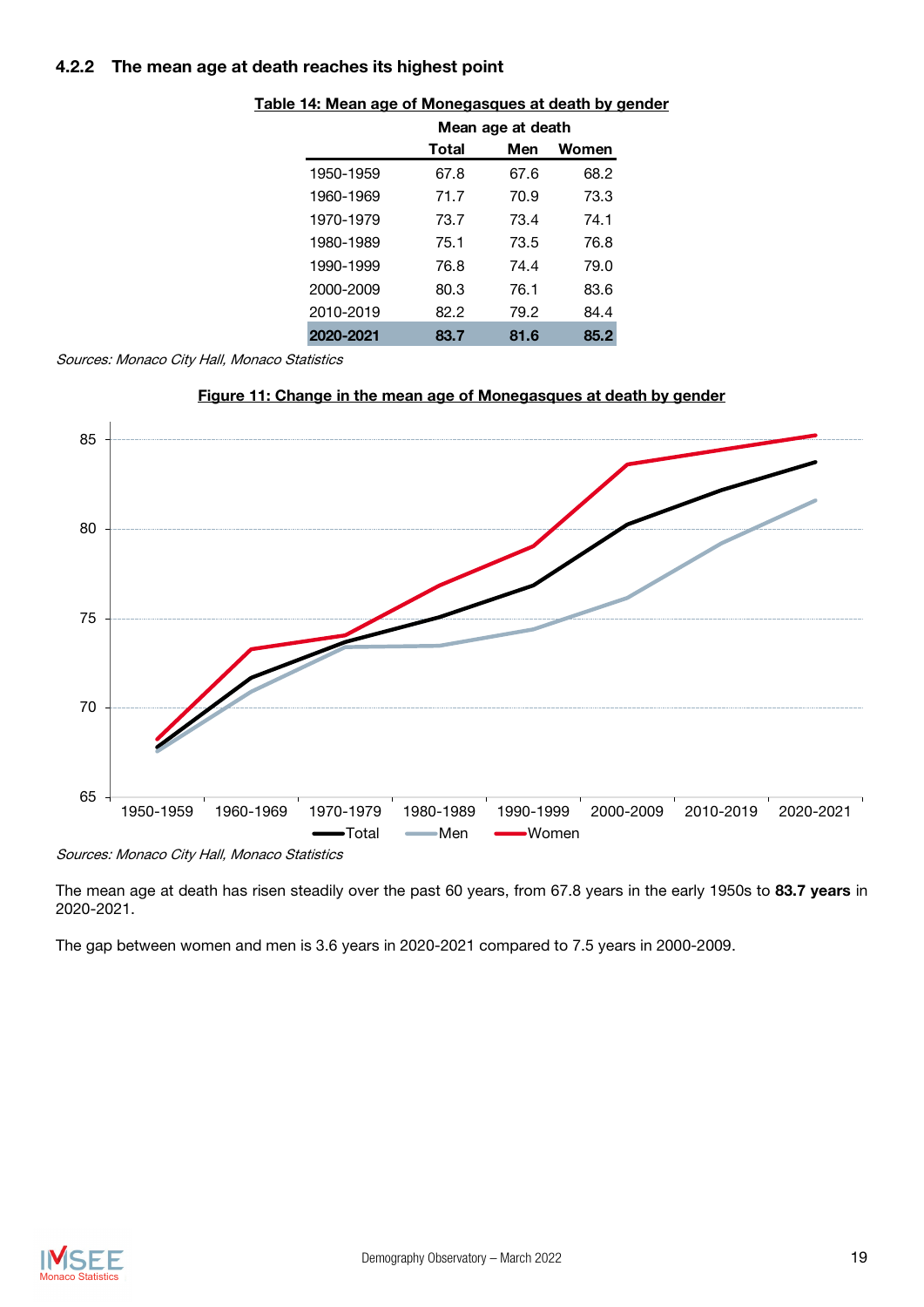# <span id="page-19-0"></span>5 Marriages and divorces $^{22}$  $^{22}$  $^{22}$

## <span id="page-19-1"></span>5.1 Marriages

<span id="page-19-2"></span>This section considers civil marriages where at least one of the spouses is Monegasque at the time of the marriage.

## 5.1.1 A slightly lower than average nuptiality rate

## Table 15: Number of marriages (at least one Monegasque spouse) and nuptiality rate<sup>[23](#page-19-4)</sup>

|      | Number of | <b>Nuptiality</b> |
|------|-----------|-------------------|
|      | marriages | rate              |
| 1951 | 30        | 10.0‰             |
| 1960 | 49        | 12.9‰             |
| 1970 | 55        | 12.8‰             |
| 1980 | 58        | 11.7%             |
| 1990 | 68        | 11.6‰             |
| 2000 | 59        | 8.2%              |
| 2001 | 68        | 9.3%              |
| 2002 | 77        | 10.4%             |
| 2003 | 75        | 10.0‰             |
| 2004 | 72        | $9.3\%$           |
| 2005 | 72        | 9.2%              |
| 2006 | 77        | $9.6\%$           |
| 2007 | 62        | 7.7%              |
| 2008 | 89        | 10.8‰             |
| 2009 | 92        | 11.1‰             |
| 2010 | 86        | 10.3‰             |
| 2011 | 86        | 10.3‰             |
| 2012 | 69        | 8.0%              |
| 2013 | 75        | 8.5%              |
| 2014 | 91        | 10.2%             |
| 2015 | 98        | 10.8%             |
| 2016 | 82        | $9.0\%$           |
| 2017 | 90        | 9.7‰              |
| 2018 | 79        | 8.5%              |
| 2019 | 96        | 10.1%             |
| 2020 | 88        | 9.2‰              |
| 2021 | 85        | 8.8%              |

#### Sources: Monaco City Hall, Monaco Statistics

#### Figure 12: Evolution of the number of marriages (at least one Monegasque spouse) since 2012



Sources: Monaco City Hall, Monaco Statistics

85 marriages were celebrated in 2021. The nuptiality rate is 8.8‰, slightly below the average observed over the past ten years.

- <span id="page-19-3"></span>[See Definitions:](#page-29-0) marriage; divorce
- ee Definitions: nuptiality rate

```
Statistics
```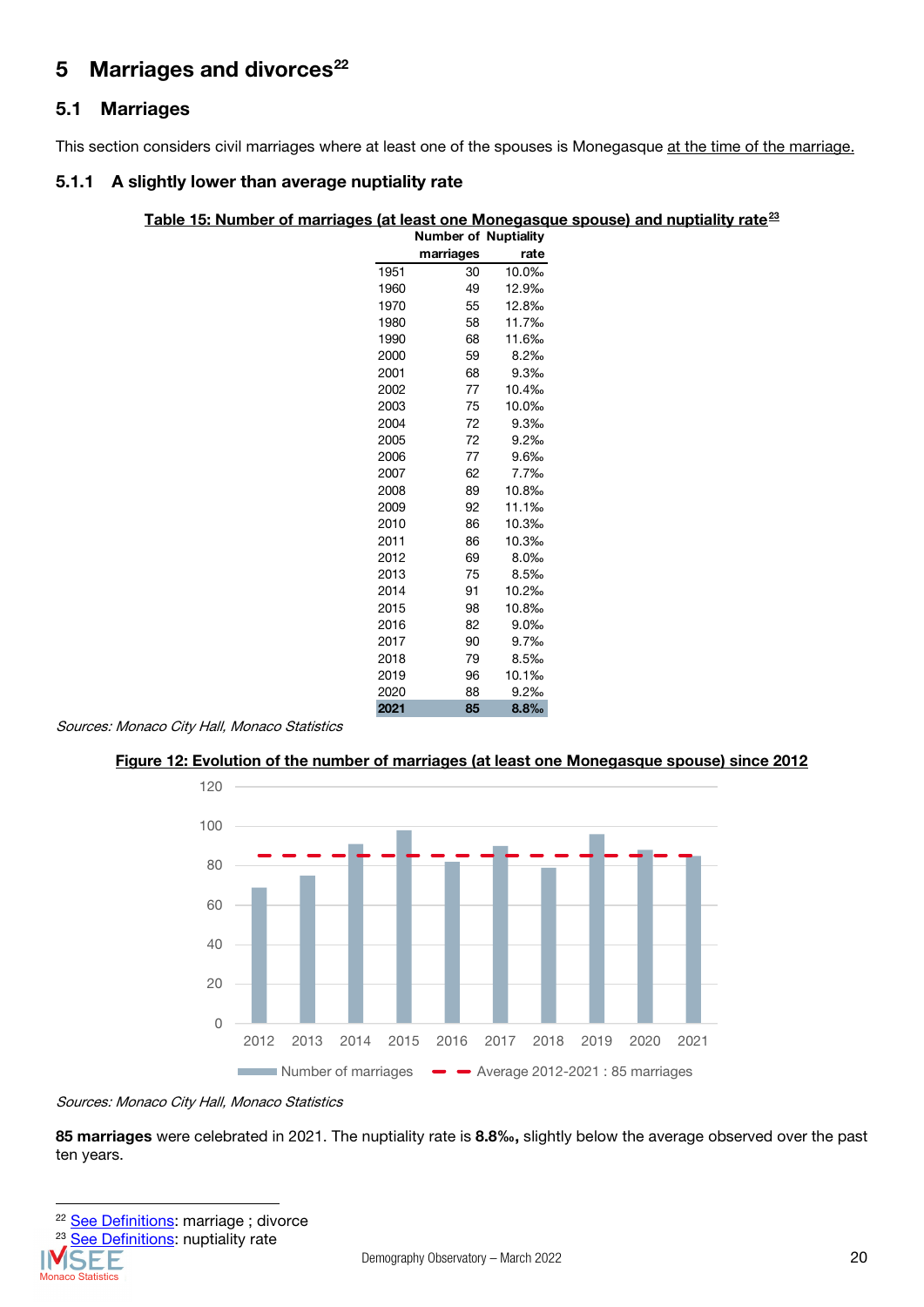## <span id="page-20-0"></span>5.1.2 A majority of marriages with a French spouse

|      | One           | One             |                          |               |
|------|---------------|-----------------|--------------------------|---------------|
|      | monegasque    | monegasque      |                          |               |
|      | spouse, one   | spouse, one     | <b>Both spouses</b>      |               |
|      | french spouse | foreign spouse* | monegasque               | All marriages |
| 1993 | 46            | 15              | 7                        | 68            |
| 1994 | 49            | 17              | $\overline{c}$           | 68            |
| 1995 | 56            | 21              | 3                        | 80            |
| 1996 | 52            | 22              | $\overline{c}$           | 76            |
| 1997 | 65            | 15              | 3                        | 83            |
| 1998 | 50            | 21              | $\overline{\mathcal{L}}$ | 75            |
| 1999 | 52            | 14              | 1                        | 67            |
| 2000 | 39            | 17              | 3                        | 59            |
| 2001 | 52            | 14              | $\overline{c}$           | 68            |
| 2002 | 51            | 18              | 8                        | 77            |
| 2003 | 46            | 25              | 4                        | 75            |
| 2004 | 48            | 19              | 5                        | 72            |
| 2005 | 51            | 18              | 3                        | 72            |
| 2006 | 50            | 25              | $\overline{c}$           | 77            |
| 2007 | 40            | 19              | 3                        | 62            |
| 2008 | 59            | 23              | $\overline{7}$           | 89            |
| 2009 | 58            | 30              | 4                        | 92            |
| 2010 | 65            | 17              | 4                        | 86            |
| 2011 | 57            | 27              | $\overline{c}$           | 86            |
| 2012 | 48            | 20              | $\mathbf{1}$             | 69            |
| 2013 | 52            | 20              | 3                        | 75            |
| 2014 | 69            | 19              | 3                        | 91            |
| 2015 | 72            | 22              | $\overline{4}$           | 98            |
| 2016 | 56            | 24              | $\overline{c}$           | 82            |
| 2017 | 64            | 22              | 4                        | 90            |
| 2018 | 45            | 27              | $\overline{7}$           | 79            |
| 2019 | 58            | 35              | 3                        | 96            |
| 2020 | 51            | 33              | 4                        | 88            |
| 2021 | 55            | 27              | 3                        | 85            |

Table 16: Number of marriages by nationality of spouses at time of marriage

Sources: Monaco City Hall, Monaco Statistics

\* foreigner other than French

Note: Data on the nationality of spouses at the time of marriage are only reliable from 1993 onwards.

Since 1993, approximately 2 out of 3 marriages have been between a Monegasque and a French spouse. In 2021, 3 marriages between two Monegasques were celebrated.

#### <span id="page-20-1"></span>5.1.3 9 out of 10 marriages celebrated in Monaco

|                           | Table 17: Share of marriages by country of celebration |       |       |       |                                                                       |       |         |  |
|---------------------------|--------------------------------------------------------|-------|-------|-------|-----------------------------------------------------------------------|-------|---------|--|
|                           |                                                        |       |       |       | 1960-1969 1970-1979 1980-1989 1990-1999 2000-2009 2010-2019 2020-2021 |       |         |  |
| Monaco                    | 74.9%                                                  | 81.0% | 87.6% | 89.7% | 86.7%                                                                 | 89.9% | 91.3%   |  |
| France                    | 19.1%                                                  | 14.1% | 9.6%  | 7.4%  | 6.9%                                                                  | 5.5%  | 4.6%    |  |
| Abroad<br>(except France) | 6.0%                                                   | 4.9%  | 2.9%  | 2.9%  | 6.5%                                                                  | 4.6%  | $4.0\%$ |  |

Sources: Monaco City Hall, Monaco Statistics

Interpretation: Between 1980 and 1989, 87.6% of marriages involving at least one Monegasque spouse were celebrated in Monaco.

Between 2020 and 2021, 91.3% of marriages were celebrated in Monaco. This share has steadily increased since the 1950s to the detriment of marriages celebrated in France.

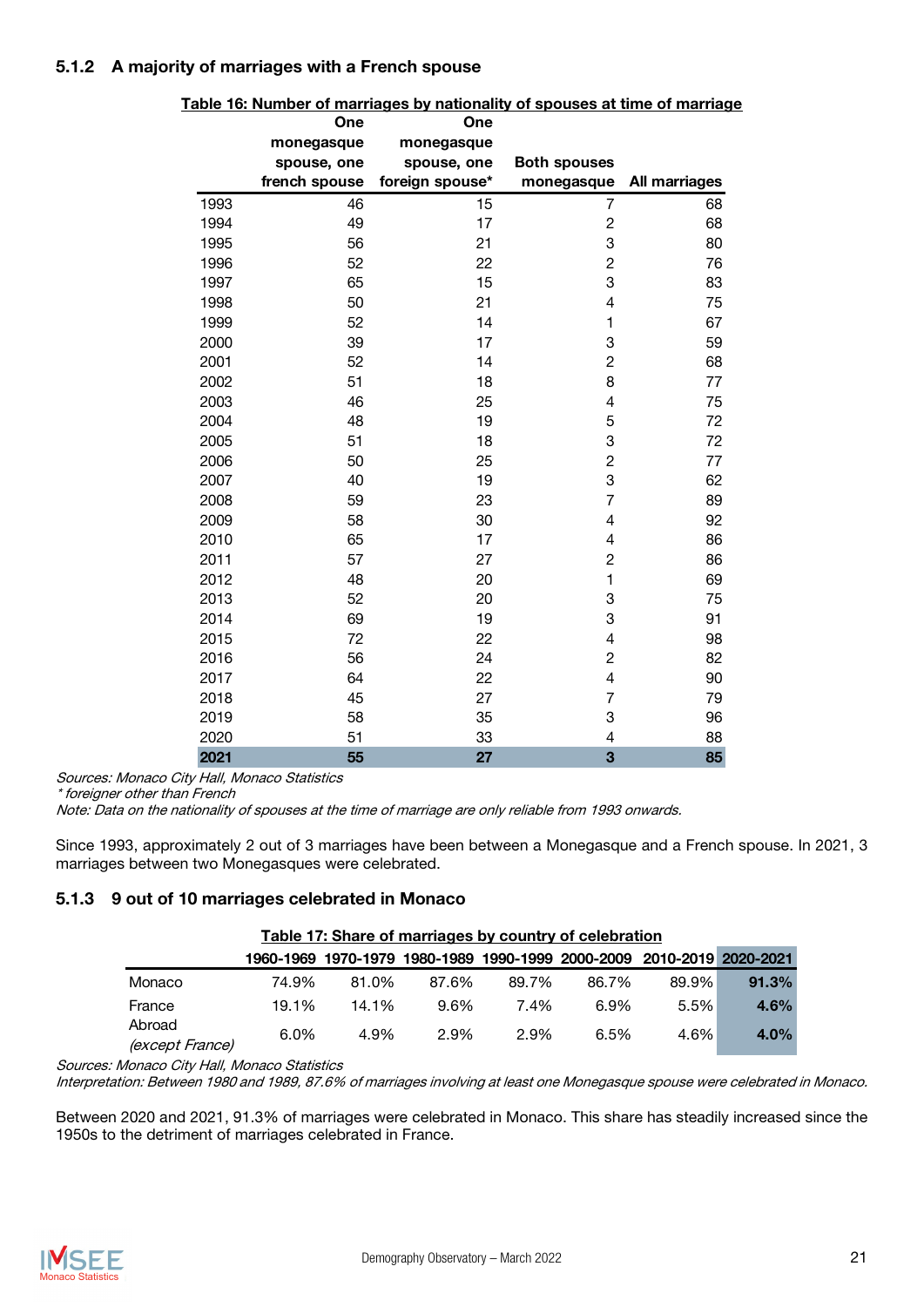## <span id="page-21-0"></span>5.1.4 Singulate mean age at marriage continues to rise

This data is estimated here. Indeed, the history of marriages of the foreign spouse is not statistically exploitable. Thus, in order to avoid wrongly considering a marriage with a Monegasque as a single marriage, it was assumed for this estimate that only marriages where both spouses were single on the date of celebration (and not divorced) and strictly less than 50 years old would be considered.

|           | Singulate mean age at<br>marriage $< 50$ years |       |      | Singulate mean age at<br>marriage $< 50$ years |       |
|-----------|------------------------------------------------|-------|------|------------------------------------------------|-------|
|           | Men                                            | Women |      | Men                                            | Women |
| 1950-1959 | 27.5                                           | 24.3  | 2017 | 31.0                                           | 30.1  |
| 1960-1969 | 26.8                                           | 24.3  | 2018 | 33.2                                           | 31.0  |
| 1970-1979 | 26.4                                           | 24.3  | 2019 | 33.0                                           | 30.5  |
| 1980-1989 | 28.1                                           | 25.8  | 2020 | 33.4                                           | 32.2  |
| 1990-1999 | 29.9                                           | 27.6  | 2021 | 32.4                                           | 30.9  |
| 2000-2009 | 30.9                                           | 28.8  |      |                                                |       |
| 2010-2019 | 31.7                                           | 29.8  |      |                                                |       |
| 2020-2021 | 32.9                                           | 31.5  |      |                                                |       |

#### Table 18: Singulate mean age at marriage < 50 years (estimated)

Sources: Monaco City Hall, Monaco Statistics





Sources: Monaco City Hall, Monaco Statistics

Between 1950 and 1959, single Monegasque nationals married at an average age of 27.5 years for men and 24.3 years for women.

From 1970-1979 onwards, the singulate mean age at marriage became increasingly higher. In 2021, it stands at 32.4 years for men and 30.9 years for women.

Despite this increase, the gap between men and women has remained around 2 years since the 1970s.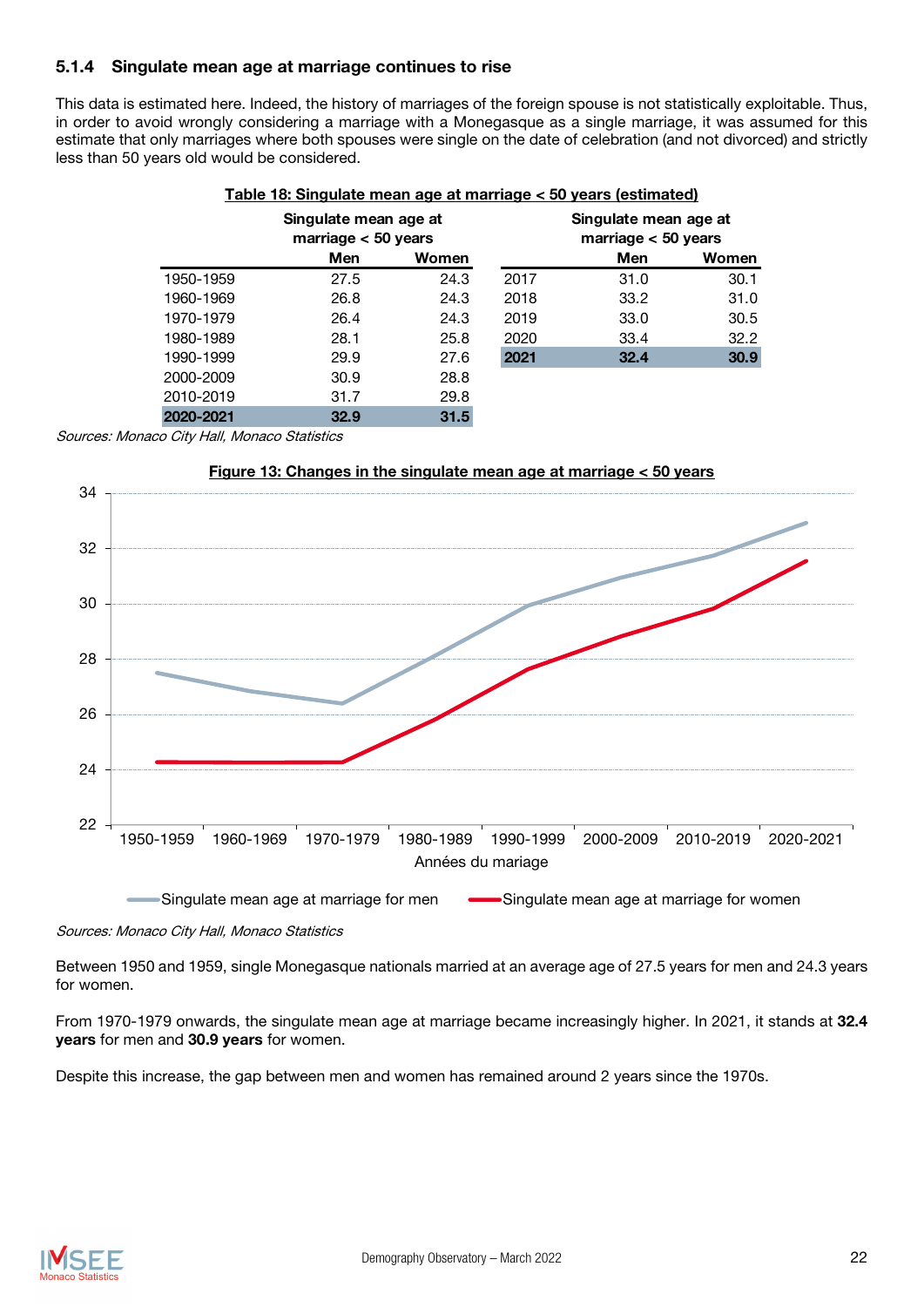## <span id="page-22-0"></span>5.2 Divorces<sup>[24](#page-22-2)</sup>

This section considers divorces where at least one of the spouses is Monegasque at the time of the divorce. Given the delays inherent in the legal procedures, the number of divorces in 2021 is presented only as a provisional figure.

## <span id="page-22-1"></span>5.2.1 Gross divorce rate at its lowest

|      | Number of | Gross        |
|------|-----------|--------------|
|      | divorces  | divorce rate |
| 1951 | 4         | 1.3‰         |
| 1960 | 10        | 2.6‰         |
| 1970 | 16        | 3.7%         |
| 1980 | 17        | 3.4%         |
| 1990 | 25        | 4.3%         |
| 2000 | 37        | 5.2%         |
| 2001 | 33        | 4.5%         |
| 2002 | 41        | 5.5%         |
| 2003 | 33        | 4.4%         |
| 2004 | 32        | 4.1%         |
| 2005 | 33        | 4.2%         |
| 2006 | 45        | 5.6%         |
| 2007 | 40        | 4.9‰         |
| 2008 | 42        | 5.1%         |
| 2009 | 55        | 6.6%         |
| 2010 | 38        | 4.6‰         |
| 2011 | 38        | 4.5%         |
| 2012 | 45        | 5.2%         |
| 2013 | 46        | 5.2%         |
| 2014 | 39        | 4.4‰         |
| 2015 | 34        | 3.8‰         |
| 2016 | 43        | 4.7%         |
| 2017 | 35        | 3.8‰         |
| 2018 | 33        | 3.5%         |
| 2019 | 34        | 3.6%         |
| 2020 | 30        | 3.1%         |
| 2021 | 24 (p)    | n.s.         |

## Table 19: Number of divorces (at least one Monegasque) and gross divorce rate<sup>[25](#page-22-3)</sup>

Sources: Monaco City Hall, Monaco Statistics

<span id="page-22-3"></span><span id="page-22-2"></span>There were 30 divorces in 2020, giving a gross divorce rate of 3.1‰. This is the lowest rate observed for over 30 years.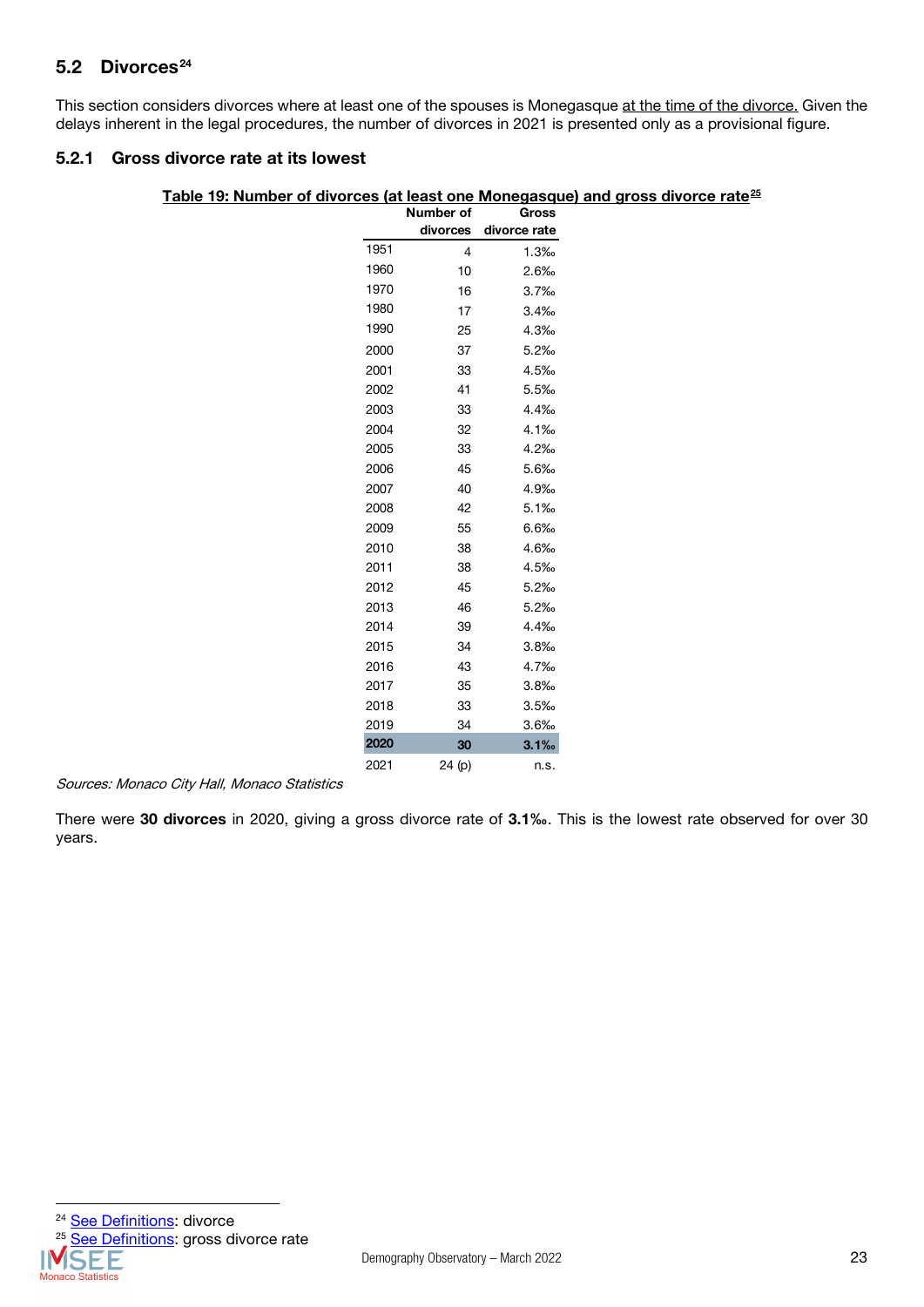## <span id="page-23-0"></span>5.2.2 Nearly half of 1990-1999 marriages have ended in divorce

|                    |           |           | <b>Years of marriage</b> |           |           |                         |
|--------------------|-----------|-----------|--------------------------|-----------|-----------|-------------------------|
| Length of marriage | 1950-1959 | 1960-1969 | 1970-1979                | 1980-1989 | 1990-1999 | 2000-2009               |
| 0 year             | 0.0%      | 0.2%      | 0.2%                     | 0.2%      | 0.0%      | 0.0%                    |
| 1 year             | 0.4%      | 0.6%      | 1.5%                     | 1.4%      | 1.2%      | 1.5%                    |
| 2 years            | 0.9%      | 1.8%      | 3.8%                     | 3.0%      | 4.7%      | 3.6%                    |
| 3 years            | 1.7%      | 3.7%      | 7.5%                     | 6.4%      | 8.7%      | 6.3%                    |
| 4 years            | 2.6%      | 5.3%      | 9.6%                     | 9.7%      | 11.1%     | 10.1%                   |
| 5 years            | 4.0%      | 8.2%      | 12.5%                    | 12.3%     | 14.4%     | 13.5%                   |
| 6 years            | 6.2%      | 9.9%      | 13.6%                    | 15.0%     | 17.1%     | 16.7%                   |
| 7 years            | 7.4%      | 10.9%     | 15.7%                    | 17.5%     | 19.8%     | 19.5%                   |
| 8 years            | 8.7%      | 12.9%     | 17.7%                    | 20.1%     | 23.0%     | 22.1%                   |
| 9 years            | 9.8%      | 13.6%     | 19.6%                    | 22.8%     | 24.9%     | 25.5%                   |
| 10 years           | 10.6%     | 14.8%     | 22.5%                    | 25.2%     | 28.2%     | 27.0%                   |
| 11 years           | 11.3%     | 16.6%     | 24.5%                    | 27.7%     | 30.0%     | 29.8%                   |
| 12 years           | 11.3%     | 18.1%     | 26.4%                    | 28.5%     | 32.9%     | 32.3%                   |
| 13 years           | 13.0%     | 20.1%     | 28.1%                    | 30.7%     | 34.5%     | 33.8%                   |
| 14 years           | 14.3%     | 21.6%     | 30.0%                    | 32.3%     | 36.3%     | 34.5%                   |
| 15 years           | 15.1%     | 22.6%     | 31.3%                    | 32.6%     | 38.2%     | 35.0%                   |
| 16 years           | 15.7%     | 22.8%     | 32.5%                    | 32.6%     | 39.5%     | 36.1%                   |
| 17 years           | 16.6%     | 23.8%     | 33.8%                    | 33.4%     | 40.9%     | 36.7%                   |
| 18 years           | 17.0%     | 23.8%     | 35.3%                    | 34.4%     | 42.6%     | 36.7%                   |
| 19 years           | 18.5%     | 25.1%     | 36.2%                    | 35.4%     | 43.9%     | 36.7%                   |
| 20 years           | 19.6%     | 25.9%     | 36.6%                    | 36.1%     | 45.0%     | 36.7%                   |
| 21 years           | 20.6%     | 27.5%     | 37.4%                    | 37.4%     | 45.4%     | 36.7%                   |
| 22 years           | 21.9%     | 28.3%     | 38.5%                    | 38.9%     | 45.8%     | $^{\prime\prime\prime}$ |
| 23 years           | 21.9%     | 29.2%     | 40.6%                    | 40.1%     | 46.6%     | $^{\prime\prime\prime}$ |
| 24 years           | 22.8%     | 29.8%     | 40.6%                    | 40.3%     | 47.3%     | $^{\prime\prime\prime}$ |
| 25 years           | 23.0%     | 30.0%     | 41.7%                    | 41.2%     | 47.5%     | $^{\prime\prime\prime}$ |
| 26 years           | 23.4%     | 30.8%     | 42.1%                    | 41.9%     | 47.5%     | $^{\prime\prime\prime}$ |
| 27 years           | 23.6%     | 31.6%     | 42.5%                    | 42.8%     | 47.5%     | $^{\prime\prime\prime}$ |
| 28 years           | 24.0%     | 32.0%     | 42.5%                    | 43.2%     | 47.5%     | $^{\prime\prime\prime}$ |
| 29 years           | 24.3%     | 32.4%     | 43.0%                    | 43.5%     | 47.5%     | $^{\prime\prime\prime}$ |
| 30 years and more  | 25.3%     | 35.3%     | 45.5%                    | 45.2%     | 47.5%     | $^{\prime\prime\prime}$ |

Table 20: Cumulative divorce rates by length of marriage by generation of marriage

Sources: Monaco City Hall, Monaco Statistics

///: Lack of results due to the nature of things.

Interpretation: Among the 1990-1999 marriages, the proportion of unions already broken up after 11 years is 30.0%.

#### Figure 14: Changes in cumulative divorce rates by length of marriage by generation of marriage



Sources: Monaco City Hall, Monaco Statistics

Since 1950, cumulative divorce rates have been increasing. The proportion of broken unions for the 1950-1959 generation of marriages is 25.3% compared to 45.5% for the 1970-1979 generation of marriages. However, since the 1970-1979 marriage generation, cumulative divorce rates seem to stabilise at around 45%.

The 1990-1999 marriage generation divorced faster than the previous two. However, its cumulative divorce rate also seems to eventually plateau at this level.

The proportion of unions broken up after twelve years for the 2000-2009 marriage generation is more or less identical to that of the 1990-1999 marriage generation (32.3% versus 32.9%).

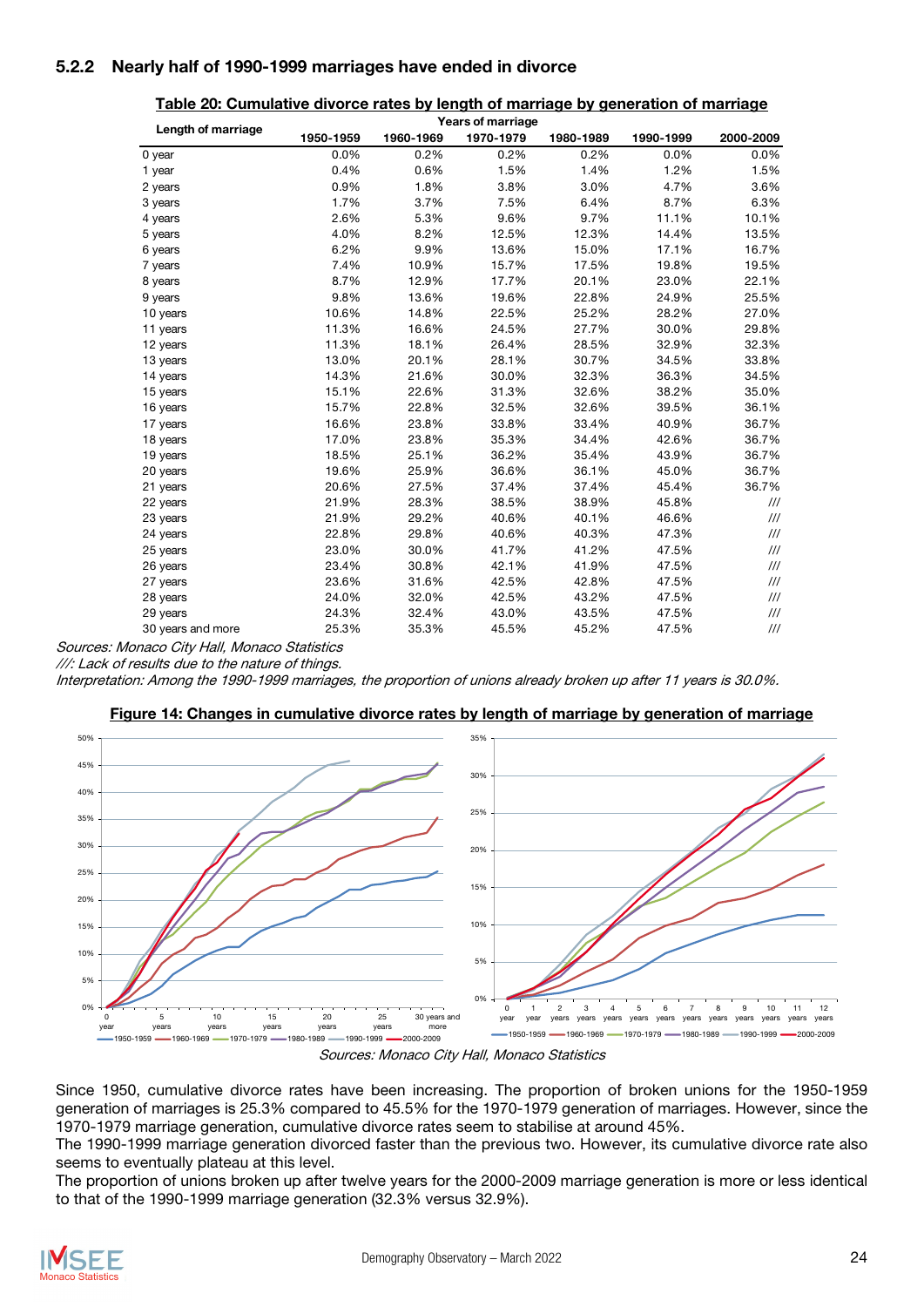## <span id="page-24-0"></span>6 Population and mode of acquisition of nationality

## <span id="page-24-1"></span>6.1 Nearly two thirds of Monegasques acquired nationality through filiation<sup>[26](#page-24-2)</sup>

|                                          |       | <b>Number</b> |       |       | <u>Jie z i. Number of Monegasques in zoz i by moue of acquisition of hationality by gen</u><br><b>Proportion</b> |       |  |  |
|------------------------------------------|-------|---------------|-------|-------|------------------------------------------------------------------------------------------------------------------|-------|--|--|
|                                          | Total | Men           | Women | Total | Men                                                                                                              | Women |  |  |
| Filiation                                | 6.425 | 3.284         | 3.141 | 66.9% | 74.9%                                                                                                            | 60.1% |  |  |
| Marriage                                 | 1.791 | 337           | 1.454 | 18.6% | 7.7%                                                                                                             | 27.8% |  |  |
| Sovereign Ordinance<br>of Naturalisation | 1,342 | 740           | 602   | 14.0% | 16.9%                                                                                                            | 11.5% |  |  |
| Others <sup>*</sup>                      | 53    | 24            | 29    | 0.6%  | 0.5%                                                                                                             | 0.6%  |  |  |
| <b>Total</b>                             | 9.611 | 4.385         | 5.226 | 100%  | 100%                                                                                                             | 100%  |  |  |

Table 21: Number of Monegasques in 2021 by mode of acquisition of nationality by gender

Sources: Monaco City Hall, Monaco Statistics

\* including Sovereign Ordinance of Reinstatement

Note: Filiation may include children whose parents have been granted a Sovereign Ordinance of Naturalisation.

Interpretation: 66.9% of the current Monegasque population acquired nationality by descent, compared with 18.6% by marriage and 14.0% by Sovereign Ordinance of Naturalisation.

Two thirds of Monegasque nationals (74.9% of men and 60.1% of women) acquired their nationality by filiation.

Nearly one Monegasque in five acquired nationality by marriage (7.7% of men and 27.8% of women).

Monegasques who obtained nationality by Sovereign Ordinance of Naturalisation represent 14.0% of the total population.

<span id="page-24-2"></span>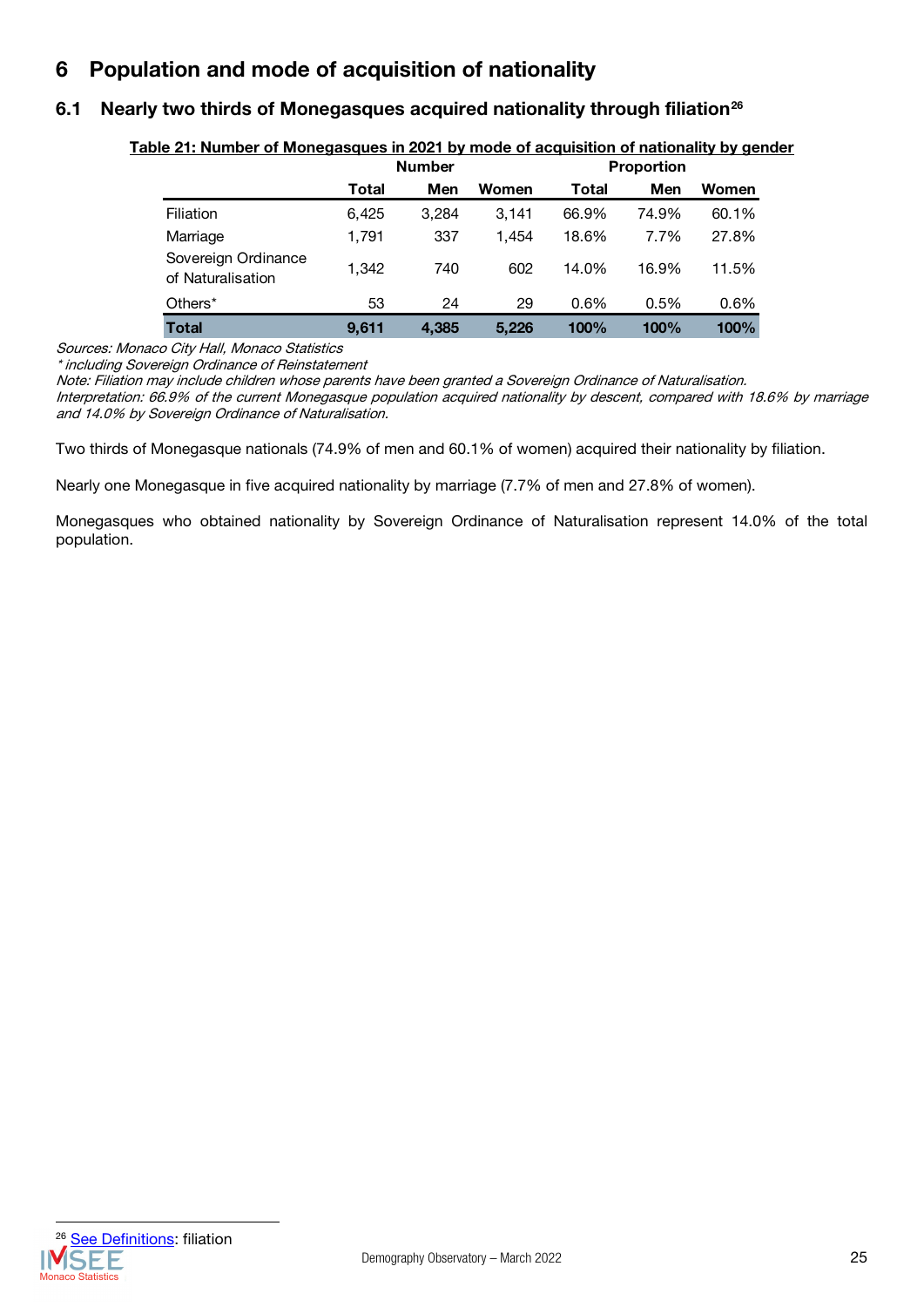## <span id="page-25-0"></span>6.2 8 people were naturalised by Sovereign Ordinance of Naturalisation in 2021

| Year of   | <b>Filiation</b> |     |       | <b>Marriage</b> |     |       | <b>SO of Naturalisation</b> |     |       |
|-----------|------------------|-----|-------|-----------------|-----|-------|-----------------------------|-----|-------|
| obtention | <b>Total</b>     | Men | Women | <b>Total</b>    | Men | Women | <b>Total</b>                | Men | Women |
| 2012      | 91               | 41  | 50    | 233             | 176 | 57    | 25                          | 10  | 15    |
| 2013      | 119              | 67  | 52    | 56              | 25  | 31    | 52                          | 27  | 25    |
| 2014      | 115              | 66  | 49    | 51              | 14  | 37    | 27                          | 15  | 12    |
| 2015      | 124              | 56  | 68    | 61              | 19  | 42    |                             |     | 0     |
| 2016      | 129              | 67  | 62    | 56              | 24  | 32    | 10                          | 5   | 5     |
| 2017      | 127              | 69  | 58    | 24              | 13  | 11    | 17                          | 7   | 10    |
| 2018      | 99               | 55  | 44    | 27              | 20  | 7     | 32                          | 20  | 12    |
| 2019      | 132              | 73  | 59    | 29              | 29  | 0     | 55                          | 24  | 31    |
| 2020      | 113              | 60  | 53    | 19              | 17  | 2     | 45                          | 23  | 22    |
| 2021      | 98               | 50  | 48    | 26              | 23  | 3     | 8                           | 3   | 5     |

## Table 22: Number of acquisitions of nationality by mode of acquisition by gender

Sources: Monaco City Hall, Monaco Statistics

Note: Filiation includes children whose parents have been naturalised.

Interpretation: In 2021, 98 Monegasques became Monegasques by filiation, 26 by marriage and 8 by Sovereign Ordinance of Naturalisation.





Sources: Monaco City Hall, Monaco Statistics

There were 8 acquisitions of nationality by Sovereign Ordinance of Naturalisation in 2021 (3 men and 5 women).

After the peak observed in 2012, the number of acquisitions of nationality by marriage has been relatively low since 2017.

This decrease can be explained by the effect of Law  $n^{\circ}1.387$  on the acquisition of nationality of December 2011<sup>27</sup>. Indeed, for women, the time limit for acquiring nationality is 5 years for a marriage celebrated before this Law and 10 years for a marriage celebrated from 2012. Thus, few women will benefit from the acquisition of nationality by marriage between 2017 and 2021: only those married in 2011 or before and who have not yet taken the step.

<span id="page-25-1"></span> $27$  This reform set the time limit for acquisition by marriage at ten years for women but also for men, with the condition of keeping the original nationality. Previously, only women could acquire nationality by marriage after 5 years (Law n°1.155).

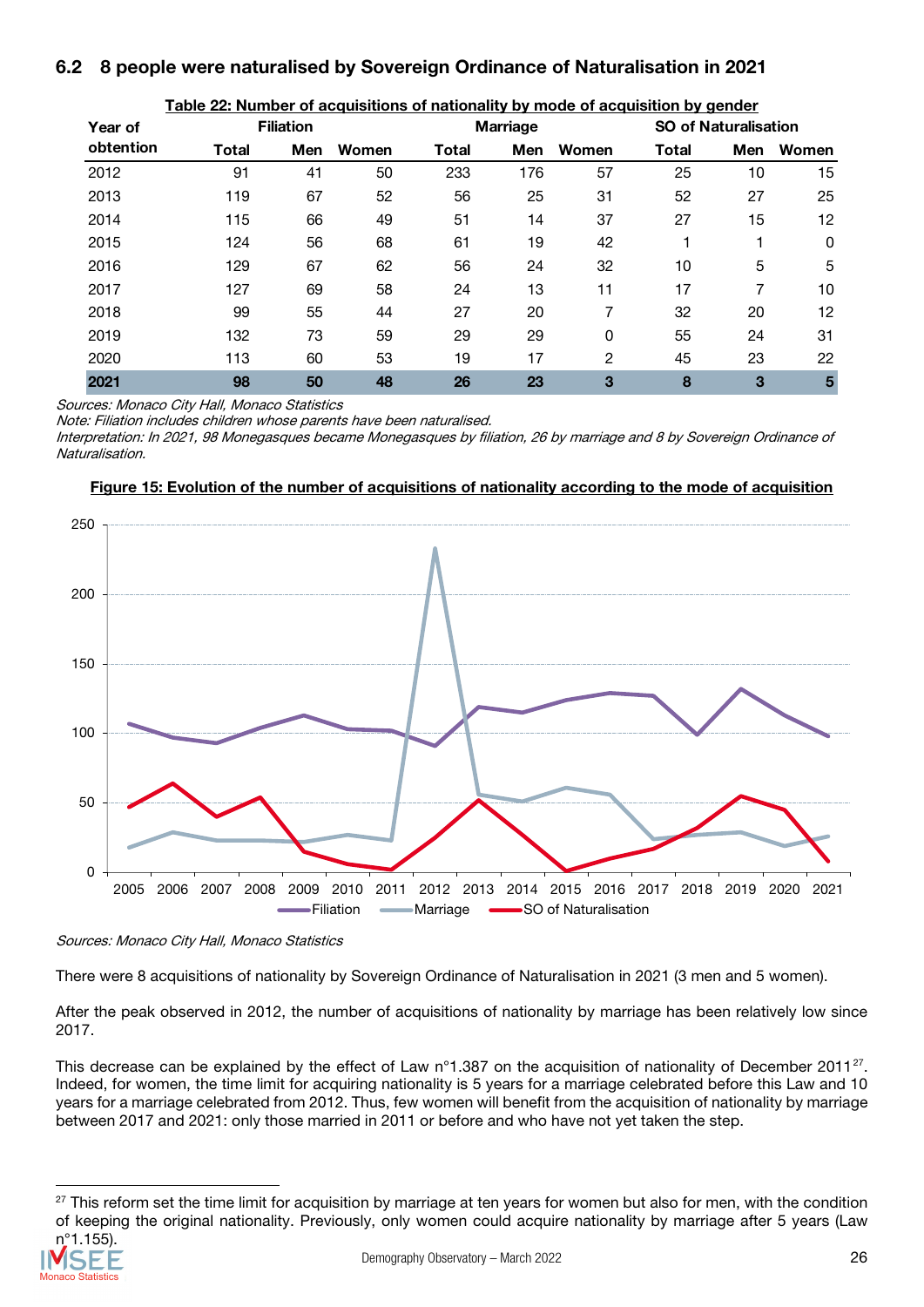## <span id="page-26-0"></span>6.3 Less than two thirds of those eligible in 2011 have acquired nationality through marriage

As of 31 December 2011, 396 people could potentially benefit from the entry into force of Law n°1.387<sup>[28](#page-26-1)</sup> to acquire Monegasque nationality. As of 31 December 2021, 255 had completed the process, i.e. 64.4%. This share has changed very little since 2017 when it was 62.4%. The gap between women and men is small.

## Table 23: Number and share of men who have acquired nationality by Law n°1.387 as of 31 December 2021

| Year of<br>marriage    | Potential number of men as<br>of 31 December 2011 who who have acquired<br>could acquired nationality by | Number of men<br>nationality by Law |           |
|------------------------|----------------------------------------------------------------------------------------------------------|-------------------------------------|-----------|
|                        | Law $n^{\circ}$ 1.387                                                                                    | $n^{\circ}$ 1.387 Share             |           |
| 1940-1949              | 5                                                                                                        | 0                                   | 0.0%      |
| 1950-1959              | 25                                                                                                       |                                     | 13 52.0%  |
| 1960-1969              | 35                                                                                                       |                                     | 17 48.6%  |
| 1970-1979              | 37                                                                                                       |                                     | 17 45.9%  |
| 1980-1989              | 52                                                                                                       |                                     | 30 57.7%  |
| 1990-1999              | 111                                                                                                      |                                     | 88 79.3%  |
| 2000                   | 19                                                                                                       |                                     | 14 73.7%  |
| 2001                   | 21                                                                                                       |                                     | 15 71.4%  |
| <b>Total 1940-2001</b> | 305                                                                                                      |                                     | 194 63.6% |

Sources: Monaco City Hall, Monaco Statistics

Interpretation: Out of 37 men who married between 1970 and 1979 and could acquire Monegasque nationality under Law n°1.387, 17 did so, i.e. 45.9%.

As of 31 December 2011, 305 men married before 2002 could potentially benefit from the entry into force of Law n°1.387 to acquire Monegasque nationality. As of 31 December 2021, 194 had completed the process, i.e. 63.6%.

#### Table 24: Number and share of women who have acquired nationality by Law n°1.387 as of 31 December 2021

| Year of<br>marriage    | Potential number of women as Number of women<br>of 31 December 2011 who who have acquired<br>could acquired nationality by | nationality by Law      |          |
|------------------------|----------------------------------------------------------------------------------------------------------------------------|-------------------------|----------|
|                        | Law $n^{\circ}$ 1.387                                                                                                      | $n^{\circ}$ 1.387 Share |          |
| 1990-1999              | 26                                                                                                                         |                         | 12 46.2% |
| 2000-2004              | 33                                                                                                                         |                         | 24 72.7% |
| 2005                   | 10                                                                                                                         |                         | 8 80.0%  |
| 2006                   | 22                                                                                                                         |                         | 17 77.3% |
| <b>Total 1990-2006</b> | 91                                                                                                                         |                         | 61 67.0% |

Sources: Monaco City Hall, Monaco Statistics

Interpretation: Out of 26 women who married between 1990 and 1999 and could acquire Monegasque nationality under Law <sup>n</sup>°1.387, 12 did so, i.e. 46.2%.

As of 31 December 2011, 91 women married before 2007 could potentially benefit from the entry into force of Law n°1.387 to acquire Monegasque nationality. As of 31 December 2021, 61 had completed the process, i.e. 67.0%.

<span id="page-26-1"></span><sup>&</sup>lt;sup>28</sup> This reform set the time limit for acquisition by marriage at ten years for women, but also for men, with the condition that they retain their original nationality. Previously, only women could acquire nationality by marriage after 5 years (Law n°1.155).

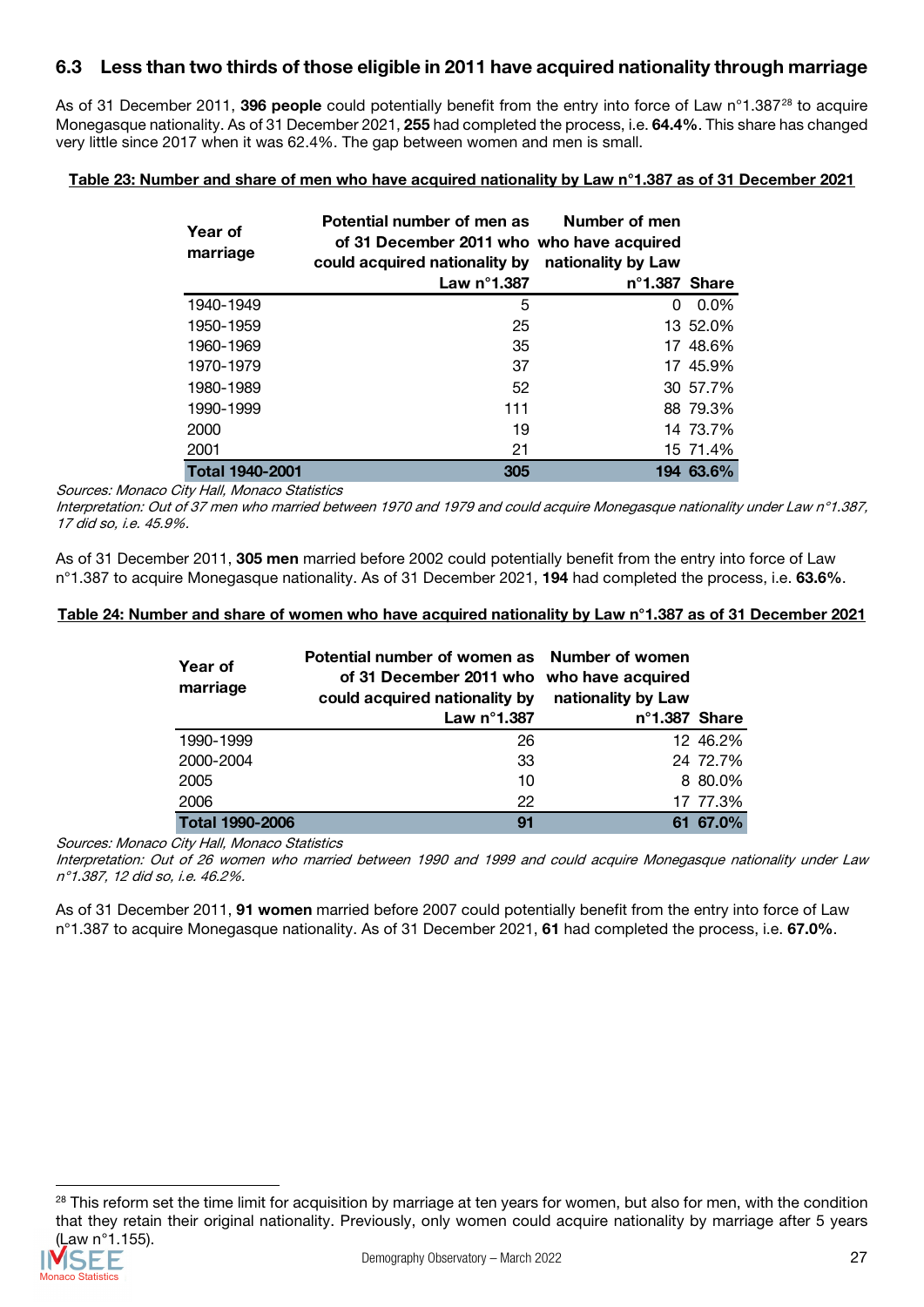## <span id="page-27-0"></span>6.4 Since 2012, two thirds of eligible men and 85% of eligible women have acquired nationality through marriage

Since 2012, 436 non-divorced persons (after 10 years of marriage for men and after 5 years of marriage for women) can potentially acquire Monegasque nationality by Law n°1.387<sup>[29](#page-27-1)</sup>. As of 31 December 2021, 327 had taken the step, i.e. **75.0%**. The gap between women and men is significant.

## Table 25: Number and share of men who have acquired nationality by Law n°1.387 as of 31 December 2021

| Year of marriage       | Number of men not<br>divorced after 10 years of<br>marriage who can acquired<br>nationality by Law n°1.387 | Number of men who<br>acquired nationality<br>by Law n°1.387 | <b>Share</b> |
|------------------------|------------------------------------------------------------------------------------------------------------|-------------------------------------------------------------|--------------|
| 2002                   | 21                                                                                                         | 14                                                          | 66.7%        |
| 2003                   | 28                                                                                                         | 18                                                          | 64.3%        |
| 2004                   | 18                                                                                                         | 13                                                          | 72.2%        |
| 2005                   | 20                                                                                                         | 15                                                          | 75.0%        |
| 2006                   | 25                                                                                                         | 19                                                          | 76.0%        |
| 2007                   | 17                                                                                                         | 9                                                           | 52.9%        |
| 2008                   | 25                                                                                                         | 19                                                          | 76.0%        |
| 2009                   | 39                                                                                                         | 24                                                          | 61.5%        |
| 2010                   | 26                                                                                                         | 18                                                          | 69.2%        |
| 2011                   | 31                                                                                                         | 17                                                          | 54.8%        |
| <b>Total 2002-2011</b> | 250                                                                                                        | 166                                                         | 66.4%        |

Sources: Monaco City Hall, Monaco Statistics

Interpretation: Out of 28 men who married in 2003 and could acquire Monegasque nationality under Law n°1.387 (not divorced after 10 years of marriage), 18 did so, i.e. 64.3%.

Since 2012, 250 men who have not been divorced after 10 years of marriage can potentially acquire Monegasque nationality under Law n°1.387. As of 31 December 2021, 166 had completed the process, i.e. two thirds.

## Table 26: Number and share of women who have acquired nationality by Law n°1.387 as of 31 December 2021

| Year of marriage       | Number of women not<br>divorced after 5 years of<br>marriage who can<br>acquired nationality by<br>Law $n^{\circ}$ 1.387 | <b>Number of women</b><br>who acquired<br>nationality by Law<br>$n^{\circ}$ 1.387 | <b>Share</b> |
|------------------------|--------------------------------------------------------------------------------------------------------------------------|-----------------------------------------------------------------------------------|--------------|
| 2007                   | 33                                                                                                                       | 29                                                                                | 87.9%        |
| 2008                   | 41                                                                                                                       | 37                                                                                | 90.2%        |
| 2009                   | 37                                                                                                                       | 32                                                                                | 86.5%        |
| 2010                   | 43                                                                                                                       | 38                                                                                | 88.4%        |
| 2011                   | 32                                                                                                                       | 25                                                                                | 78.1%        |
| <b>Total 2007-2011</b> | 186                                                                                                                      | 161                                                                               | 86.6%        |

Sources: Monaco City Hall, Monaco Statistics

Interpretation: Out of 43 women who married in 2010 and could acquire Monegasque nationality under Law n°1.387 (not divorced after 5 years of marriage), 37 did so, i.e. 86.0%.

Since 2012, 186 women who have not been divorced after 5 years of marriage can potentially acquire Monegasque nationality by Law n°1.387. As of 31 December 2021, 161 had completed the process, i.e. 86.6%.

<span id="page-27-1"></span><sup>&</sup>lt;sup>29</sup> This reform set the time limit for acquisition by marriage at ten years for women but also for men, with the condition of keeping the original nationality. The time limit for women remains 5 years for marriages pronounced before 2012. Previously, only women could acquire nationality by marriage after 5 years (Law n°1.155).

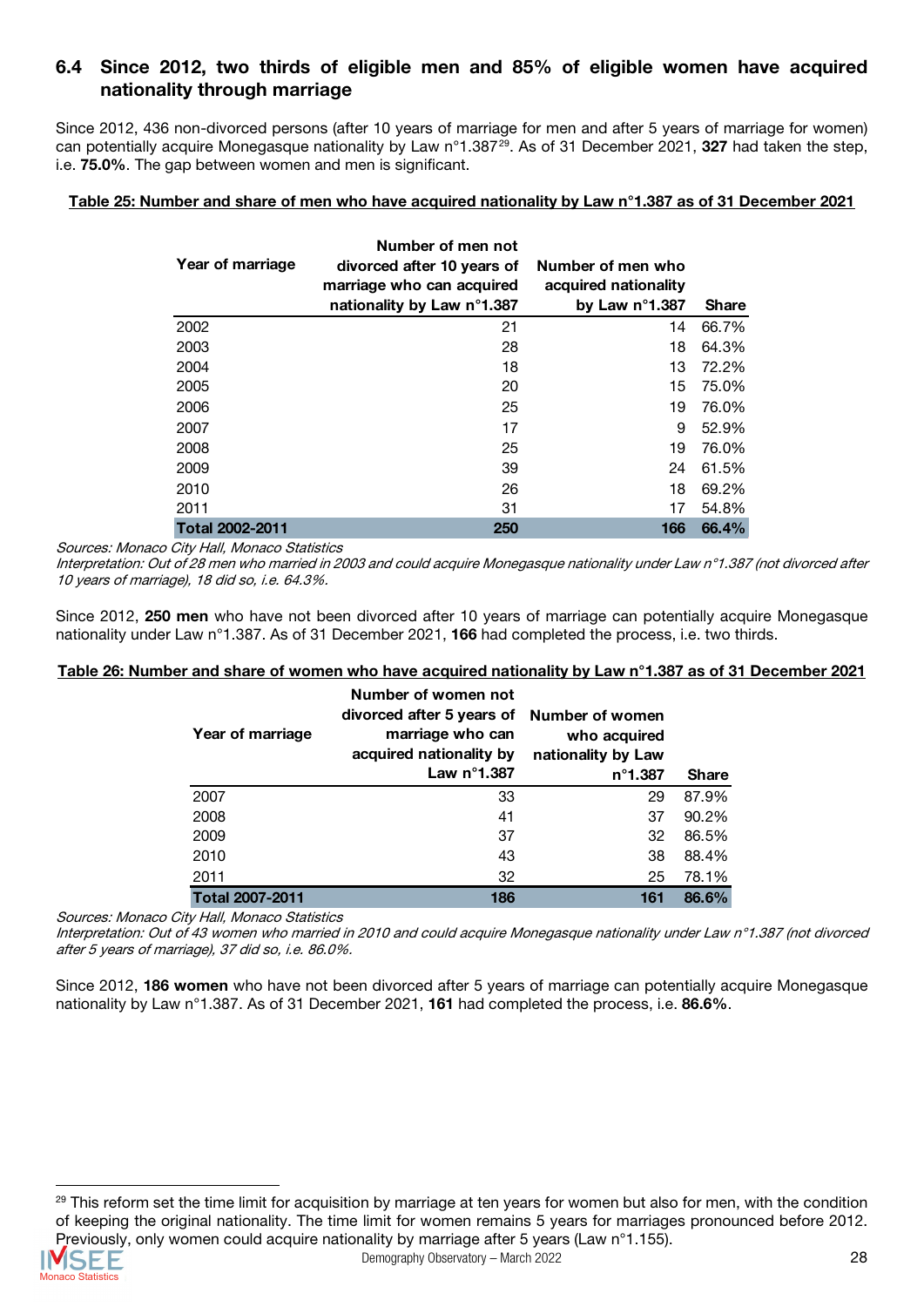# <span id="page-28-0"></span>Annex: International comparison of the main demographic indicators

|                                                                        | Monegasque |        |       |                  |       |       |            | European |                             |        |        |            | <b>Russian United States</b> |
|------------------------------------------------------------------------|------------|--------|-------|------------------|-------|-------|------------|----------|-----------------------------|--------|--------|------------|------------------------------|
|                                                                        | nationals  | France | Italv | Germany tzerland |       | Spain | Luxembourg |          | <b>Union United Kingdom</b> | China  | Japan  | Federation | of America                   |
| % Men                                                                  | 45.6%      | 48.4%  | 48.7% | 49.3%            | 49.6% | 49.0% | 50.3%      | 48.9%    | 49.4%                       | 51.3%  | 48.8%  | 46.3%      | 49.5%                        |
| % Women                                                                | 54.4%      | 51.6%  | 51.3% | 50.7%            | 50.4% | 51.0% | 49.7%      | 51.1%    | 50.6%                       | 48.7%  | 51.2%  | 53.7%      | 50.5%                        |
| Median age                                                             | 46.9       | 42.1   | 47.6  | 45.9             | 42.7  | 44.7  | 39.6       | 44.1     | 40.467                      | 38.422 | 48.358 | 39.586     | 38.308                       |
| <b>Birth rate</b>                                                      | 10.0%      | 10.9%  | 6.8%  | 9.3%             | 9.9%  | 7.1%  | 10.2%      | 9.1%     | 11.5%                       | 11.9‰  | 7.5%   | 12.8‰      | 12.0‰                        |
| Death rate                                                             | 10.5%      | 9.9%   | 12.6‰ | 11.9‰            | 8.8‰  | 10.4% | 7.3‰       | 11.6‰    | 9.4%                        | 7.1%   | 10.4‰  | 12.7%      | 8.7%                         |
| Life expectancy at<br>birth <sup>(1)</sup>                             | 86.7       | 82.3   | 82.4  | 81.1             | 83.2  | 82.4  | 81.8       | 81.3     | 81.2                        | 76.6   | 84.4   | 72.3       | 78.9                         |
| Mean age of mothers<br>at birth                                        | 33.6       | 30.7   | 32.1  | 31.2             | 32.1  | 32.3  | 32.3       | 30.9     | 30.4                        | 27.6   | 31.3   | 28.6       | 29.3                         |
| <b>Total Fertility Rate</b>                                            | 2.5        | 1.9    | 1.3   | 1.5              | 1.5   | 1.2   | 1.3        | 1.5      | 1.8                         | 1.7    | 1.4    | 1.8        | 1.8                          |
| <b>Nuptiality rate</b>                                                 | 8.8%       | 3.5%   | 3.1%  | 5.0%             | 4.5%  | 3.5%  | 3.5%       | 4.3%     | 4.4%                        | 7.2%   | 9.3%   | 9.2%       | 6.8%                         |
| Singulate mean age at<br>marriage for men                              | 32.4       | 35.2   | 35.5  | 34.0             | 33.1  | 36.1  | 34.8       | n.d.     | 33.4                        | 26.2   | 30.8   | 27.0       | 29.2                         |
| Singulate mean age at<br>marriage for men                              | 30.9       | 33.1   | 32.7  | 31.2             | 30.7  | 33.9  | 32.1       | n.d.     | 31.5                        | 24.4   | 29.4   | 24.4       | 27.5                         |
| Gross divorce rate<br>$\sim$ $\sim$ $\sim$ $\sim$ $\sim$ $\sim$ $\sim$ | 3.1%       | 1.9%   | 1.4%  | 1.8%             | 2.0%  | 1.9%  | 3.1%       | 1.8%     | 1.8%                        | .8%    | 1.7%   | 4.5‰       | 2.8%                         |

## Table 27: Main demographic indicators by country

Sources: UN, Eurostat

(1) Life expectancy at birth and total fertility rate: aggregated data for 2019-2021 for the Monegasque nationals

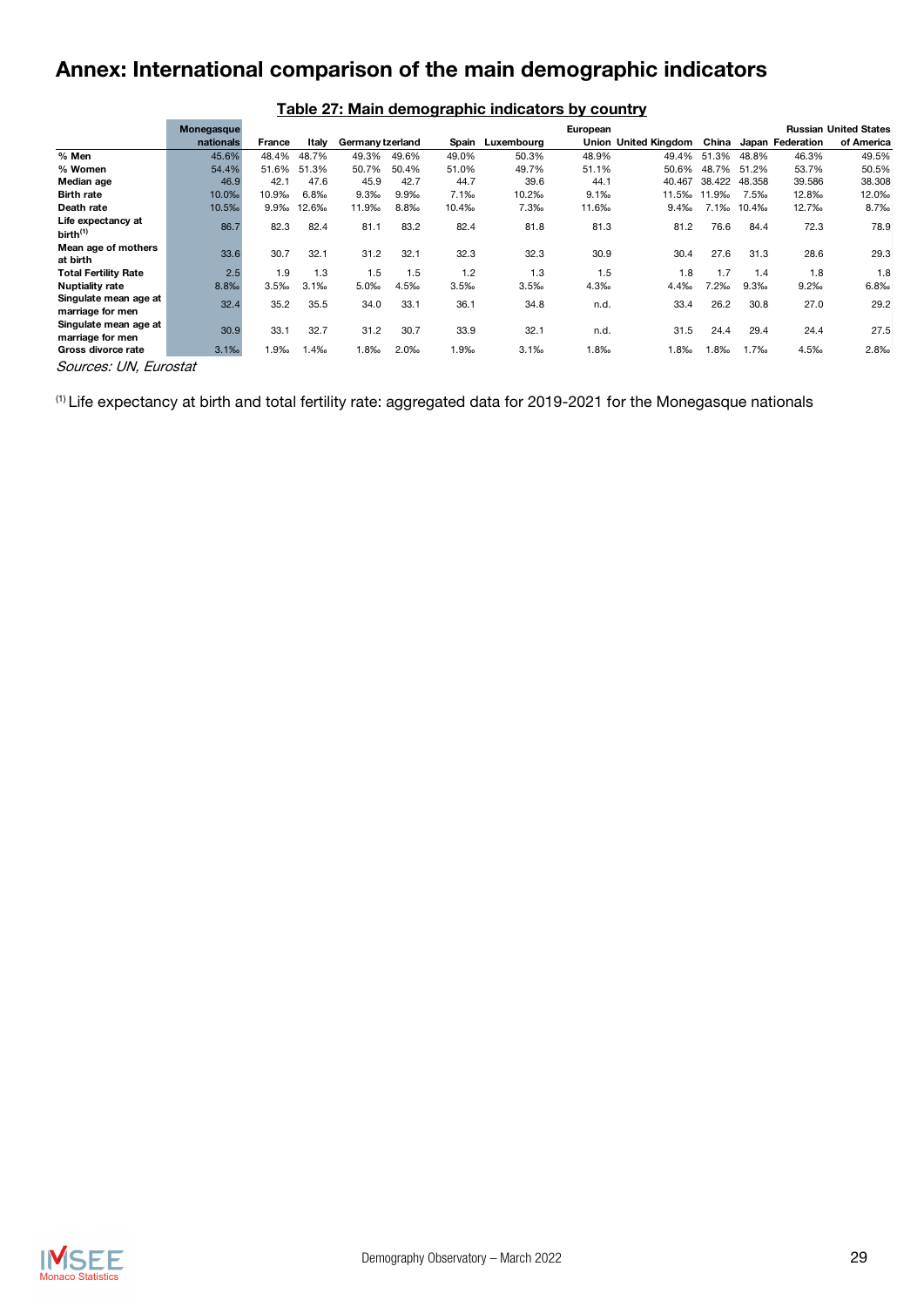# <span id="page-29-0"></span>**Definitions**

Age: Age is the time that has elapsed since birth. The method of calculation chosen is the age reached during the year. It represents the difference between the year under consideration and the individual's year of birth.

Birth: All births that occur in Monaco are declared to the Registry Office. The declaration is made by the Civil Register within four days of the birth (not counting the day of birth itself). In addition, if the last day of this period is a public holiday, the period is extended to the first working day following the public holiday. Since 8 January 1993, in the event that a child dies before his or her birth has been declared to the Registry Office, the Civil Registrar draws up a birth certificate and a death certificate on production of a medical certificate indicating that the child was alive and viable, and setting out the dates and times of his or her birth and death. This certificate is recorded by date in the register of deaths.

Birth rate: Ratio between the number of live births in a year and the total population for the same year. It is expressed as a figure per thousand.

Country of residence: The country of residence is the country of the address declared to the Registry Office (Nationality) at Monaco City Hall.

Death rate: Ratio between the number of deaths in a year and the total population for the same year. It is expressed as a figure per thousand.

Deaths: All deaths which occurred in Monaco are declared to the Société Monégasque de Thanatologie (Funeral Home of Monaco). A certificate of death is drawn up base on a declaration by any person informed of the death.

Divorce: The divorce decree issued by the Monaco Court of First Instance is notified by the Civil Registrar. The decree is transcribed into the Registry Office records and noted in the margins of the birth and marriage certificates of each spouse.

Divorce rate by length of marriage: The divorce rate by length of marriage can be calculated for each calendar year n by linking the number of divorces at the end of x years of marriage to the original number of marriages during the year n-x.

Family status: There are five categories of marital status:

- Single an unmarried person
- Married a person joined to another in marriage
- Widowed a person whose spouse has died. A widow may not remarry until 310 days have expired following the death of her husband
- Divorced a married person whose marriage has been dissolved by a divorce decree which has been recorded in the margins of the marriage certificate and birth certificate
- Separated a married person for whom a decree of separation has been recorded in the margins of the marriage certificate

General fertility rate: Ratio between the number of live births and the population of women aged between 15 and 49.

Gross divorce rate: Ratio between the number of divorces in the year in question and the population for that year. It is expressed as a figure per thousand.

Life expectancy: Life expectancy at birth is the average lifespan of a hypothetical generation that is subject to the mortality conditions for the year in question. It is a particular instance of life expectancy at age X, which is the average number of years left to live beyond age X given the mortality conditions for each age group of the year in question. Therefore, contrary to what the term "life expectancy" may suggest, it is not a forecast as to the probabilities that people will die in subsequent years. For example, the fact that life expectancy at birth for men in 2017–2019 was 84.4 years does not mean that men born in 2019–2021 will live for an average of 84.9 years. They will live for an average of 84.9 years only if the mortality conditions that they encounter throughout their lives are identical to those of the years 2019–2021.

Marriage: A marriage can only be celebrated if at least one of the future spouses has been resident or living in Monaco continuously for more than one month. Before the marriage is celebrated, the Civil Registrar publishes details of the marriage on the door of the City Hall for ten days. The marriage cannot be celebrated until this period has been concluded. Marriages are dissolved either by the death of one spouse or by divorce.

Mean age: The mean age of the individuals who make up this population.

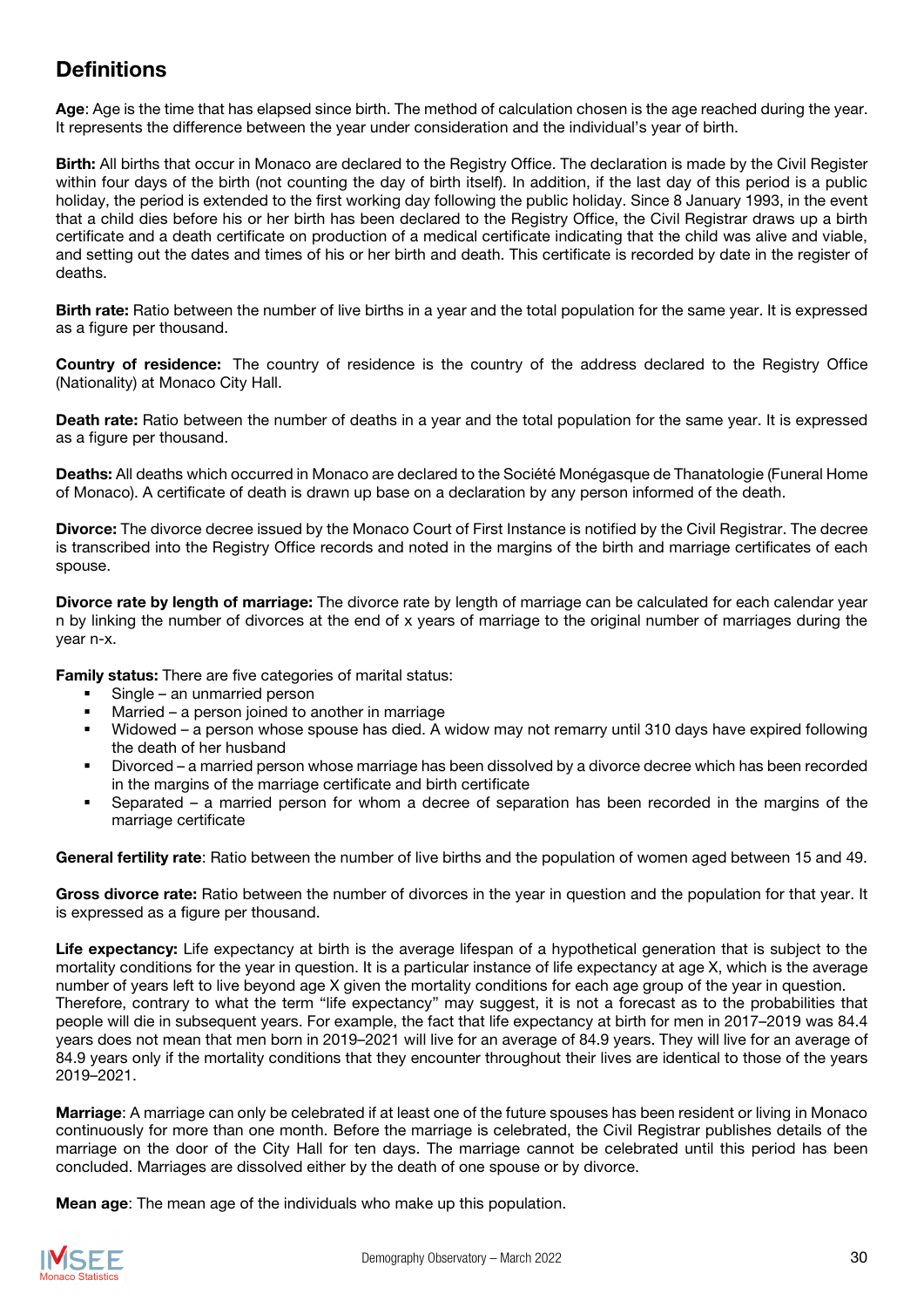Median age: The age that divides the population into two numerically equal groups – half the people are younger than this age and the other half are older.

Natural balance: Difference between the number of births and the number of deaths registered during a period.

Nuptiality rate: Number of marriages celebrated per 1,000 population in a given year. It is expressed as a figure per thousand.

Separation: Separation can be declared in the same circumstances and under the same conditions as divorce. Separation eliminates the duty of cohabitation. After two years, a separation is, at the request of one spouse, converted by law into a divorce.

Sex ratio: The relationship between the number of men and the number of women. It is expressed as the number of men per 100 women. By extension, the sex ratio at birth is the number of boys born for every 100 girls.

Total fertility rate: Average number of living children likely to be born to a woman (or to a group of women) during her life if she lived her childbearing years in line with the general fertility rate by age for a given year.

Transcription: All civil status certificates relating to a Monegasque national which are drawn up in a foreign country are transcribed by the Civil Registrar in Monaco into the register of births, marriages or deaths.

Civil status certificates drawn up by a foreign authority may only be transcribed after they have been legalised. Certificates must first be translated into French, either by a translator who is accredited by the courts, or by the Monegasque diplomat or consul.